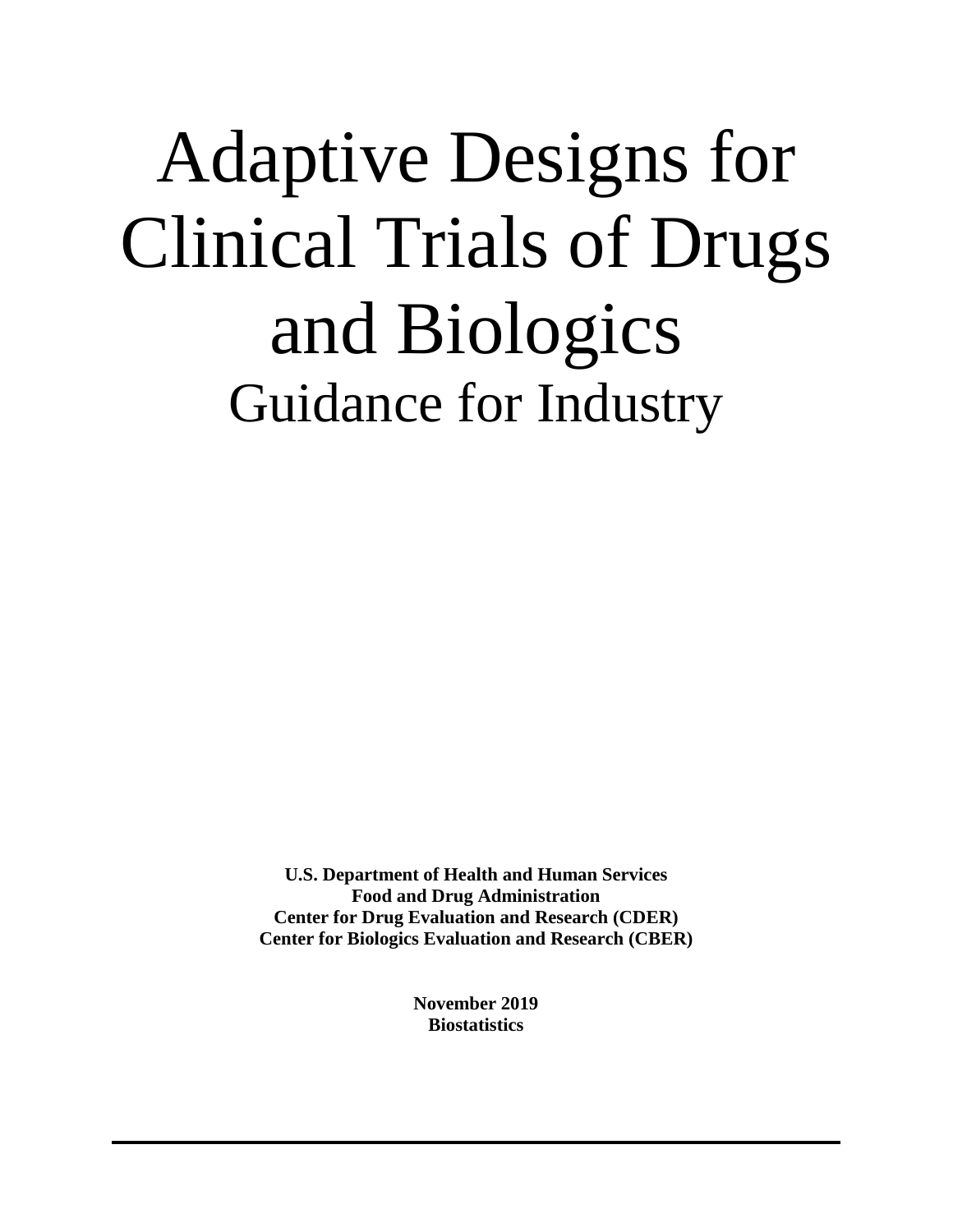# Adaptive Designs for Clinical Trials of Drugs and Biologics Guidance for Industry

*Additional copies are available from:*

*Office of Communications, Division of Drug Information Center for Drug Evaluation and Research Food and Drug Administration 10001 New Hampshire Ave., Hillandale Bldg., 4th Floor Silver Spring, MD 20993-0002 Phone: 855-543-3784 or 301-796-3400; Fax: 301-431-6353 Email: druginfo@fda.hhs.gov <https://www.fda.gov/Drugs/GuidanceComplianceRegulatoryInformation/Guidances/default.htm>*

*and/or*

*Office of Communication, Outreach and Development Center for Biologics Evaluation and Research Food and Drug Administration 10903 New Hampshire Ave., Bldg. 71, Room 3128 Silver Spring, MD 20993-0002 Phone: 800-835-4709 or 240-402-8010 Email: ocod@fda.hhs.gov https://www.fda.gov/vaccines-blood-biologics/guidance-compliance-regulatory-information-biologics/biologics-guidances*

> **U.S. Department of Health and Human Services Food and Drug Administration Center for Drug Evaluation and Research (CDER) Center for Biologics Evaluation and Research (CBER)**

> > **November 2019 Biostatistics**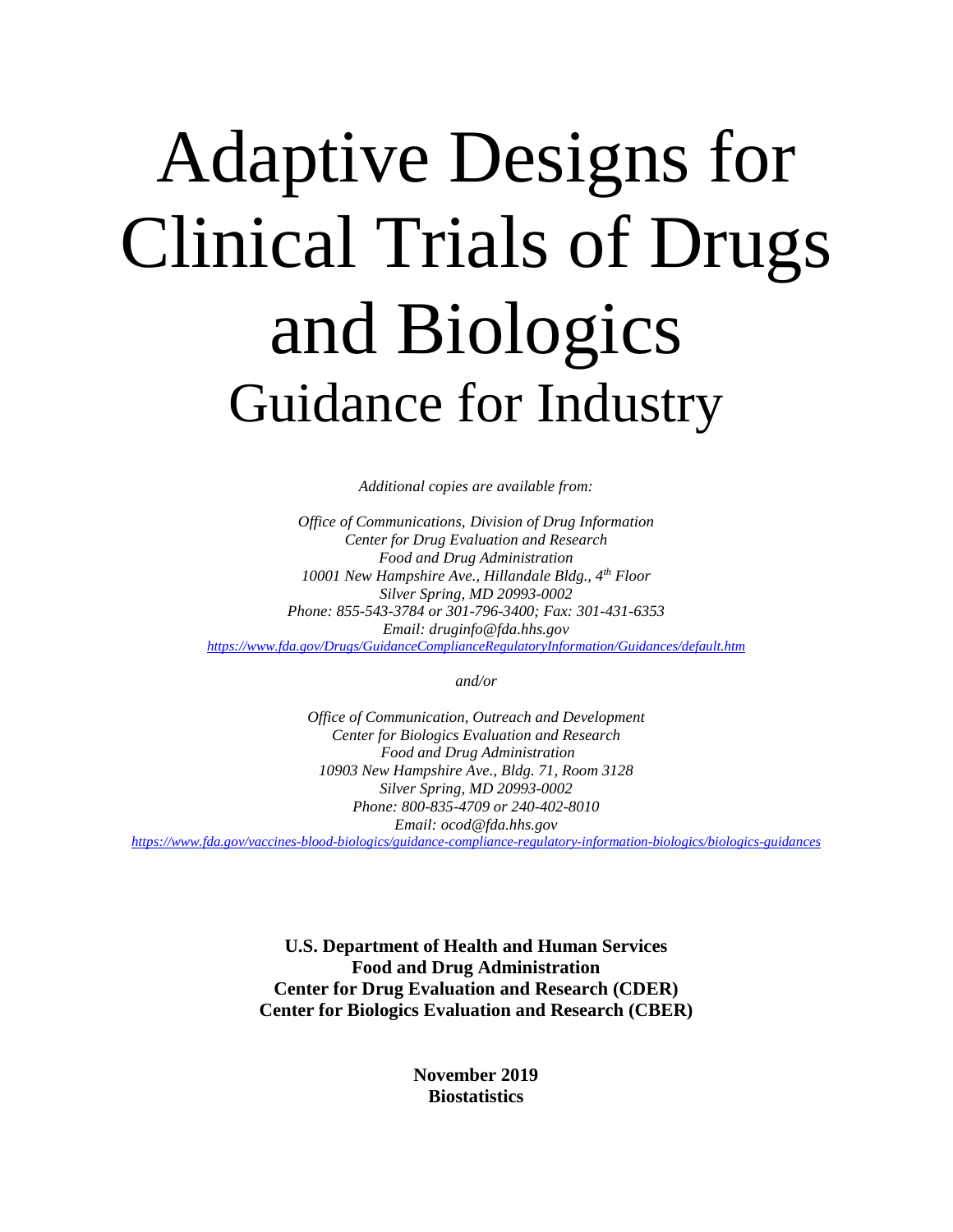# **TABLE OF CONTENTS**

| I.             |                                                                           |
|----------------|---------------------------------------------------------------------------|
| II.            | <b>DESCRIPTION OF AND MOTIVATION FOR ADAPTIVE DESIGNS  2</b>              |
| A.             |                                                                           |
| <b>B.</b>      |                                                                           |
| $\mathbf{C}$ . |                                                                           |
| D.             |                                                                           |
| Е.             |                                                                           |
| III.           |                                                                           |
| A.             |                                                                           |
| <b>B.</b>      |                                                                           |
| $\mathbf{C}$ . |                                                                           |
| D.             |                                                                           |
| IV.            | <b>ADAPTIVE DESIGNS BASED ON NON-COMPARATIVE DATA 10</b>                  |
| V.             |                                                                           |
| A.             |                                                                           |
| <b>B.</b>      |                                                                           |
| $\mathbf{C}$ . |                                                                           |
| D.             |                                                                           |
| Е.             |                                                                           |
| F.             |                                                                           |
| G.             |                                                                           |
| VI.            |                                                                           |
| A.             |                                                                           |
| <b>B.</b>      | 20                                                                        |
| $\mathbf{C}$ . |                                                                           |
| D.             |                                                                           |
| Е.             |                                                                           |
| F.             |                                                                           |
| G.             |                                                                           |
| Н.             |                                                                           |
| I.             | Design Changes Based on Information From a Source External to the Trial24 |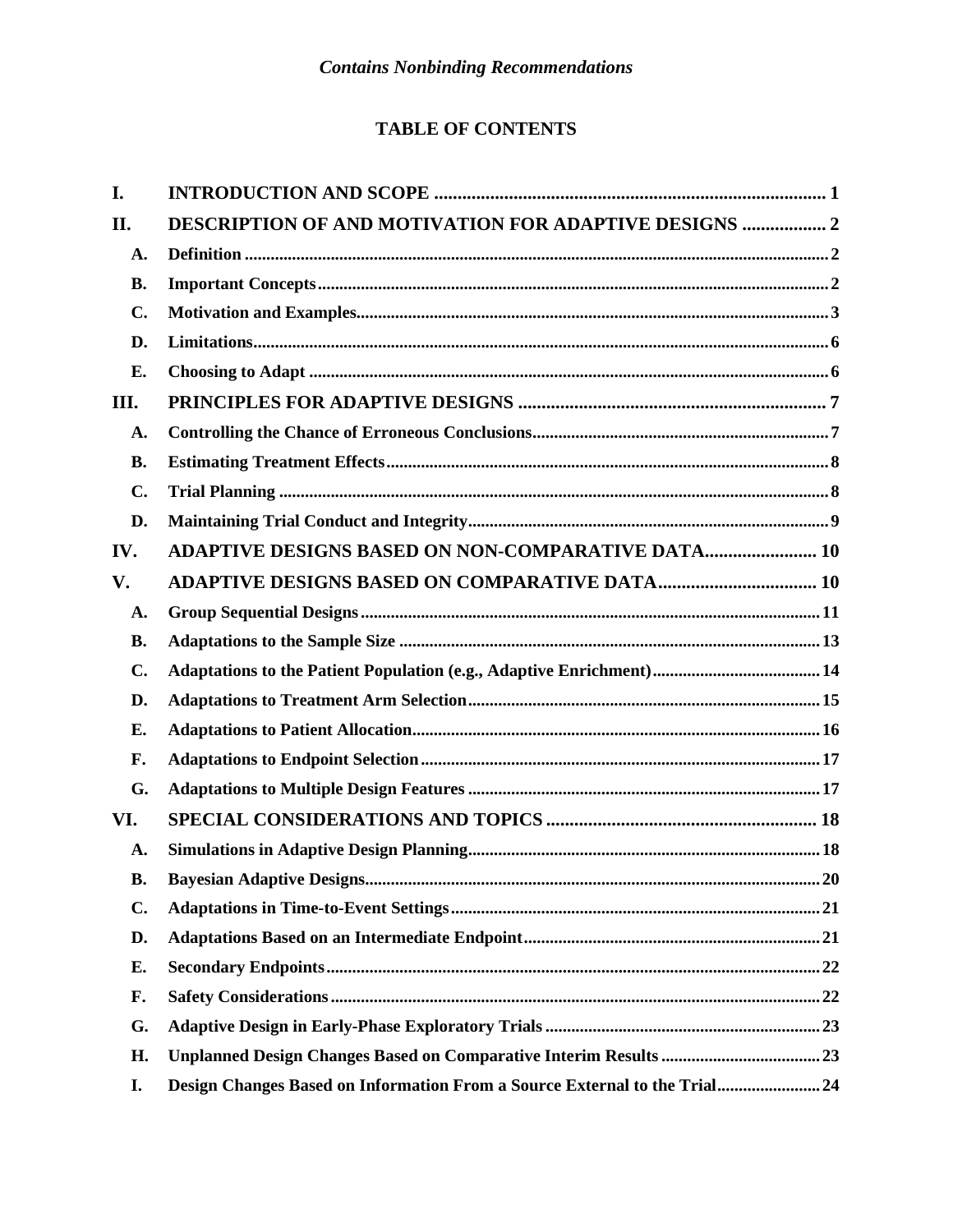| <b>A.</b> |  |
|-----------|--|
|           |  |
|           |  |
|           |  |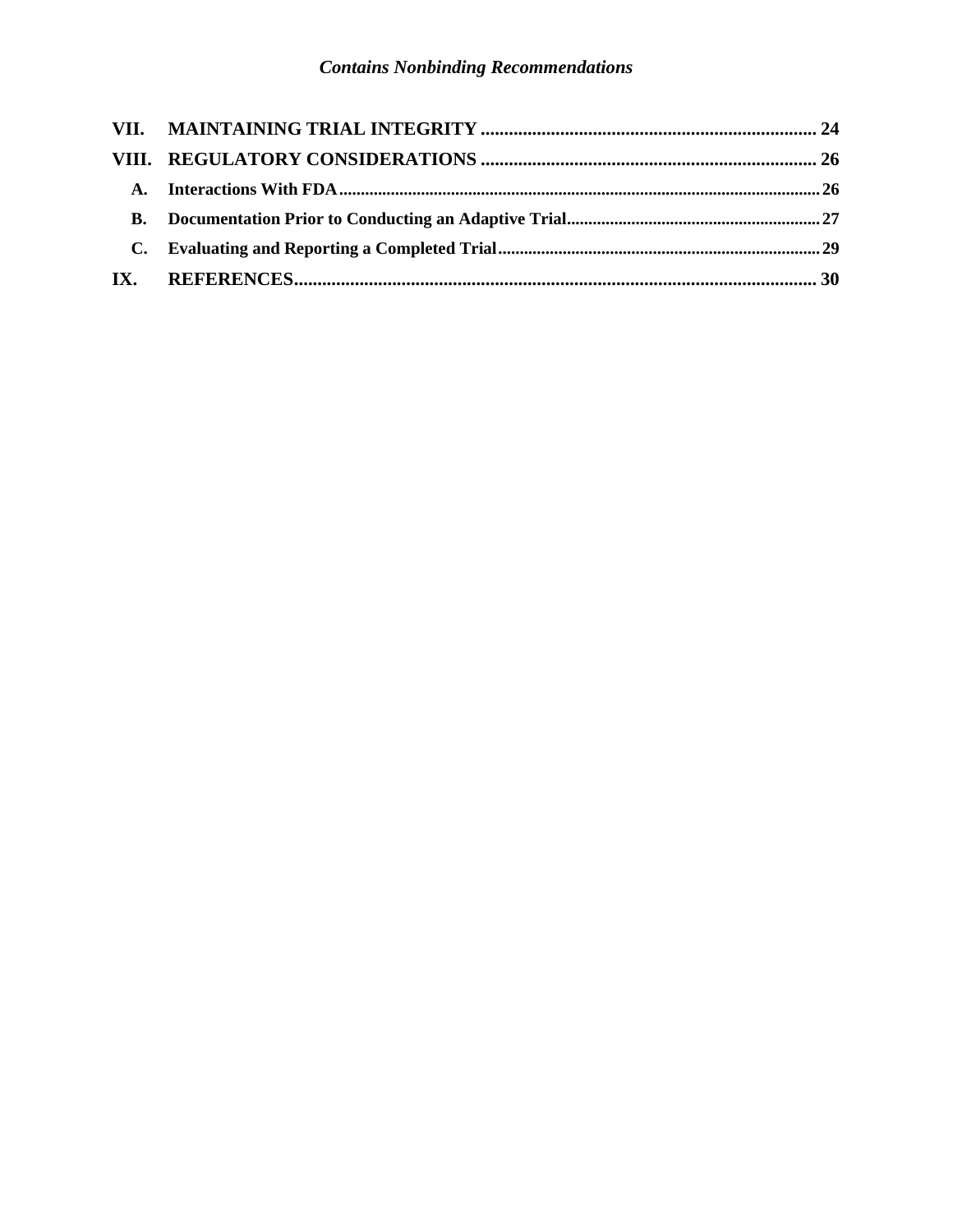# **Adaptive Designs for Clinical Trials of Drugs and Biologics Guidance for Industry[1](#page-4-0)**

This guidance represents the current thinking of the Food and Drug Administration (FDA or Agency) on this topic. It does not establish any rights for any person and is not binding on FDA or the public. You can use an alternative approach if it satisfies the requirements of the applicable statutes and regulations. To discuss an alternative approach, contact the FDA staff responsible for this guidance as listed on the title page.

# **I. INTRODUCTION AND SCOPE**

This document provides guidance to sponsors and applicants submitting investigational new drug applications (INDs), new drug applications (NDAs), biologics licensing applications (BLAs), or supplemental applications on the appropriate use of adaptive designs for clinical trials to provide evidence of the effectiveness and safety of a drug or biologic. [2](#page-4-1) The guidance describes important principles for designing, conducting, and reporting the results from an adaptive clinical trial. The guidance also advises sponsors on the types of information to submit to facilitate FDA evaluation of clinical trials with adaptive designs, including Bayesian adaptive and complex trials that rely on computer simulations for their design.

The primary focus of this guidance is on adaptive designs for clinical trials intended to support the effectiveness and safety of drugs. The concepts contained in this guidance are also useful for early-phase or exploratory clinical trials as well as trials conducted to satisfy post-marketing commitments or requirements.

In general, FDA's guidance documents do not establish legally enforceable responsibilities. Instead, guidances describe the Agency's current thinking on a topic and should be viewed only as recommendations, unless specific regulatory or statutory requirements are cited. The use of the word *should* in Agency guidances means that something is suggested or recommended, but not required.

<span id="page-4-0"></span><sup>&</sup>lt;sup>1</sup> This guidance has been prepared by the Office of Biostatistics in the Center for Drug Evaluation and Research and the Division of Biostatistics in the Center for Biologics Evaluation and Research at the Food and Drug Administration.

<span id="page-4-1"></span><sup>&</sup>lt;sup>2</sup> The term *drug* as used in this guidance refers to both human drugs and biological products unless otherwise specified.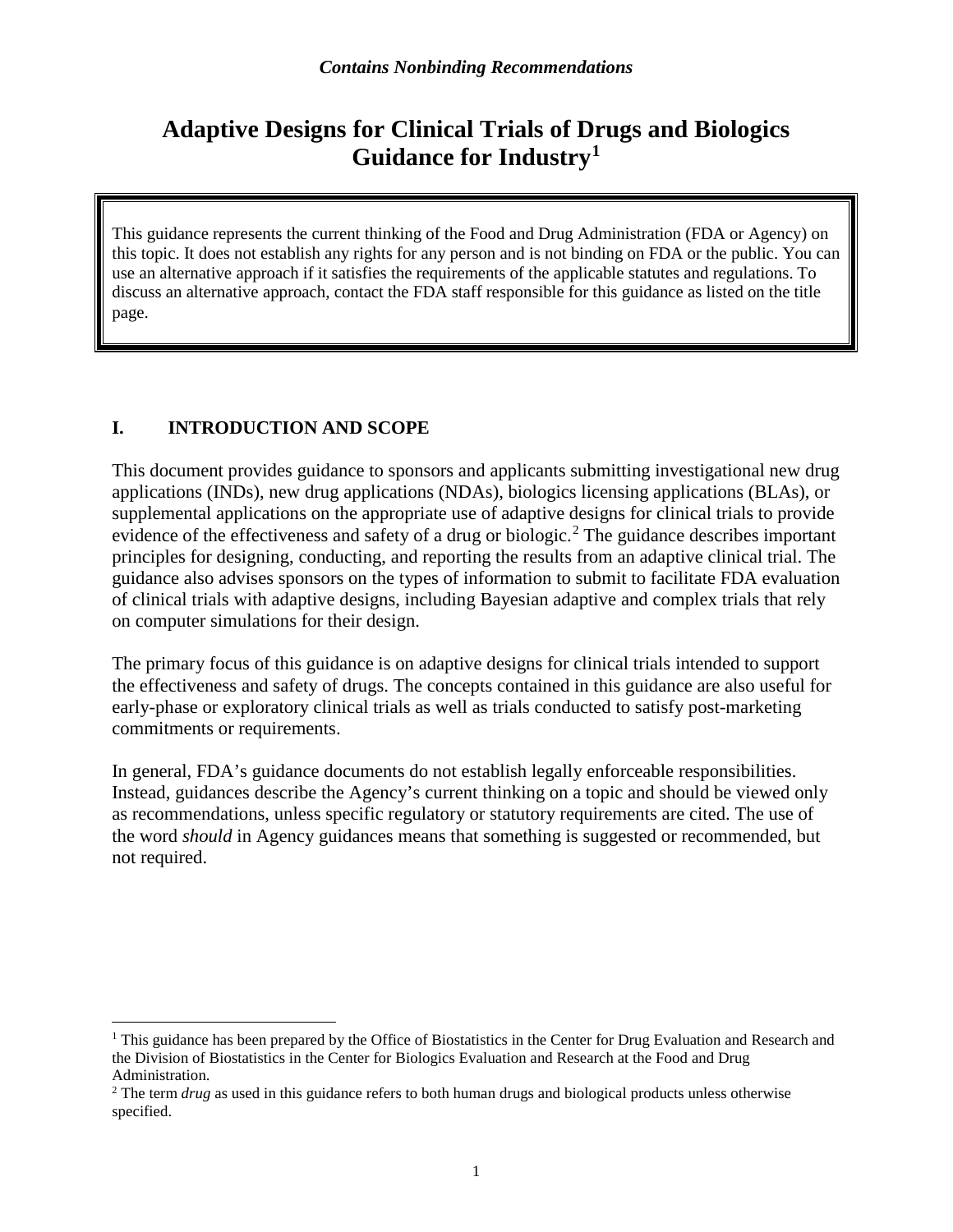## **II. DESCRIPTION OF AND MOTIVATION FOR ADAPTIVE DESIGNS**

## **A. Definition**

For the purposes of this guidance, an *adaptive design* is defined as a clinical trial design that allows for prospectively planned modifications to one or more aspects of the design based on accumulating data from subjects in the trial.

## **B. Important Concepts**

The following are descriptions of important concepts used in this guidance:

- An *interim analysis<sup>[3](#page-5-0)</sup>* is any examination of data obtained from subjects in a trial while that trial is ongoing and is not restricted to cases in which there are formal between-group comparisons. The observed data used in the interim analysis can include one or more types, such as baseline data, safety outcome data, pharmacokinetic, pharmacodynamic or other biomarker data, or efficacy outcome data.
- A *non-comparative analysis* is an examination of accumulating trial data in which the treatment group assignments of subjects are not used in any manner in the analysis. A *comparative analysis* is an examination of accumulating trial data in which treatment groups are identified, either with the actual assigned treatments or with codes (e.g., labeled as A and B, without divulging which treatment is investigational).[4](#page-5-1) The terms *unblinded analysis* and *blinded analysis* are also sometimes used to make the distinction between analyses in which treatment assignments are and are not identified, respectively*.* We avoid the terms *unblinded analysis* and *blinded analysis* in this guidance because these terms can misleadingly conflate knowledge of treatment assignment with the use of treatment assignment in adaptation algorithms. An interim analysis can be comparative or non-comparative regardless of whether trial subjects, investigators, and other personnel such as the sponsor and data monitoring committee (DMC) have knowledge of individual treatment assignments or access to comparative results by treatment arm. For example, it is possible to include adaptations based on a non-comparative analysis even in open-label trials, but ensuring that the adaptations are completely unaffected by knowledge of comparative data presents additional challenges. The importance of limiting access to comparative interim results is discussed in detail in section VII. of this guidance.

[https://www.fda.gov/RegulatoryInformation/Guidances/default.htm.](https://www.fda.gov/RegulatoryInformation/Guidances/default.htm)

<span id="page-5-0"></span> <sup>3</sup> The FDA guidance for industry *E9 Statistical Principles for Clinical Trials* (September 1998) defines an *interim analysis* as "any analysis intended to compare treatment arms with respect to efficacy or safety…" The current guidance uses a broader meaning for *interim analysis* to accommodate the wide range of analyses of accumulating data that can be used to determine trial adaptations. We update guidances periodically. For the most recent version of a guidance, check the FDA guidance web page at

<span id="page-5-1"></span><sup>4</sup> These definitions of the terms *non-comparative analysis* and *comparative analysis* refer to the setting of a multiarm clinical trial. In a single-arm clinical trial, any analysis of accumulating trial data involves identification of treatment assignment information and, therefore, is considered comparable to a comparative analysis for the purposes of this guidance.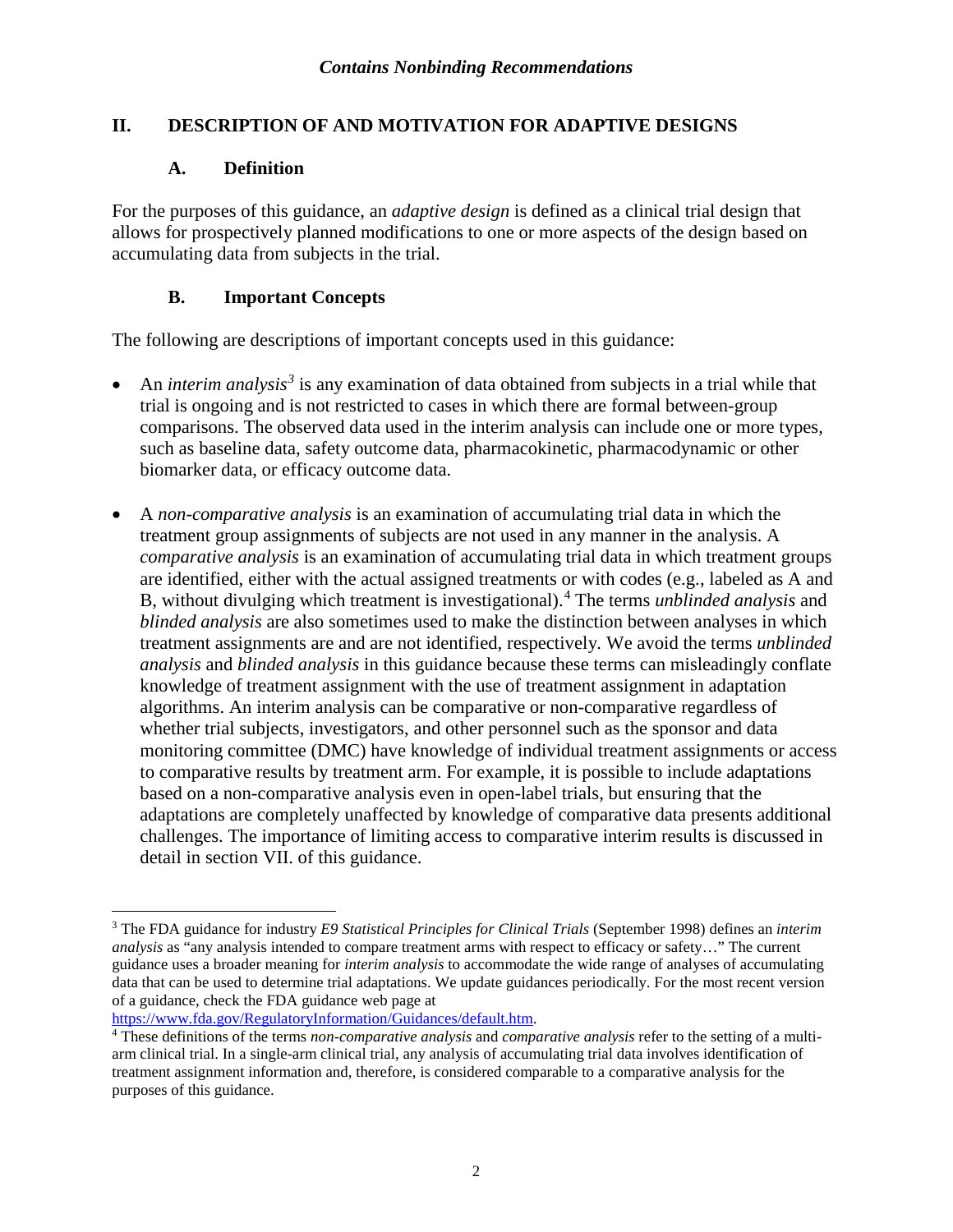- The term *prospective*, for the purposes of this guidance, means that the adaptation is planned and details specified before any comparative analyses of accumulating trial data are conducted. In nearly all situations, potential adaptive design modifications should be planned and described in the clinical trial protocol (and in a separate statistical analysis plan) prior to initiation of the trial.
- This guidance distinguishes between those trials that are intended to provide substantial evidence of effectiveness and other trials, termed *exploratory trials.* [5](#page-6-0) This distinction depends on multiple features of a clinical trial, such as the clinical relevance of the primary endpoint, quality of trial conduct, rigor of control of the chance of erroneous conclusions, and reliability of estimation.
- A *fixed sample trial* is a clinical trial with a targeted total sample size, or a targeted total number of events,<sup>[6](#page-6-1)</sup> that is specified at the design stage and not subject to prospectively planned adaptation.
- A *non-adaptive trial* is a clinical trial without any prospectively planned opportunities for modifications to the design.
- *Bias* is a systematic tendency for the estimate of treatment effect to deviate from its true value.
- *Reliability* is the extent to which statistical inference from the clinical trial accurately and precisely evaluates the treatment effect.
- A critical component of the demonstration of the effectiveness and, in some cases, safety of a drug is the test of a null hypothesis in a clinical trial. If the null hypothesis is rejected at a specified level of significance (typically a one-sided level equal to .025), with demonstration of a clinically meaningful effect of the drug, the evidence generally supports a conclusion of effectiveness. Sometimes, however, the null hypothesis is rejected even though the drug is ineffective. This is called a *Type I error*. Typically, there are multiple scenarios for which the null hypothesis is true. We will use the term *Type I error probability* to refer to the maximum probability of rejecting the null hypothesis across these scenarios.

# **C. Potential Advantages and Examples**

Adaptive designs can provide a variety of advantages over non-adaptive designs. These advantages arise from the fundamental property of clinical trials with an adaptive design: they allow the trial to adjust to information that was not available when the trial began. The specific

<span id="page-6-0"></span> $5$  A variety of terms have been used to describe different kinds of clinical trials, such as phase 1, phase 2, and phase 3 (21 CFR 312.21); pivotal; registration; and confirmatory (FDA guidance for industry *E9 Statistical Principles for Clinical Trials* (September 1998)). These terms will not be used in this guidance.

<span id="page-6-1"></span> $6$  In settings where the primary outcome of interest is the time to event (such as death), the statistical power of the trial is determined by the total number of observed events rather than the sample size.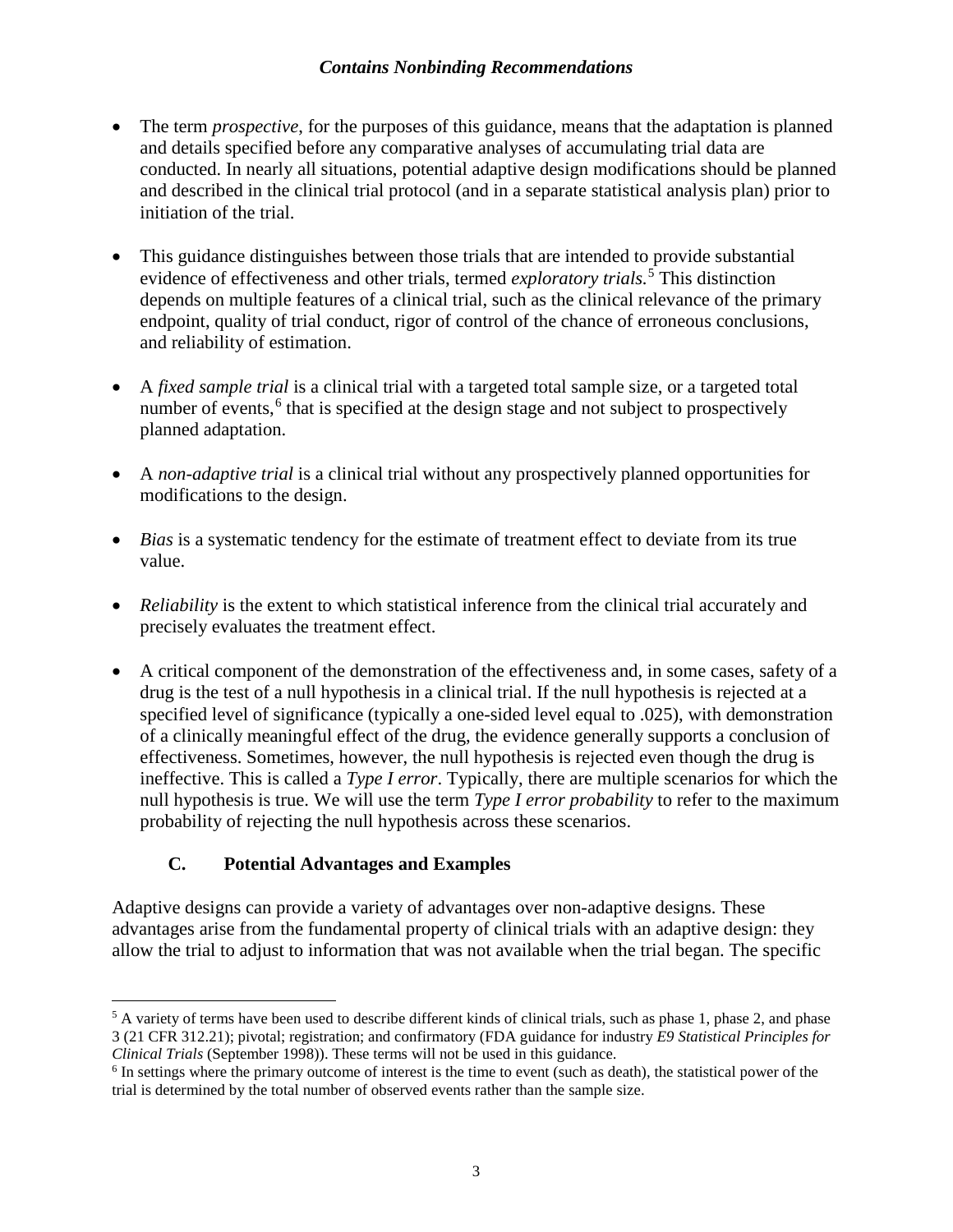nature of the advantages depends on the scientific context and type or types of adaptation considered, with potential advantages falling into the following major categories:

- Statistical efficiency: In some cases, an adaptive design can provide a greater chance to detect a true drug effect (i.e., greater statistical power) than a comparable non-adaptive design.<sup>[7](#page-7-0)</sup> This is often true, for example, of group sequential designs (section V.A.) and designs with adaptive modifications to the sample size (section V.B.). Alternatively, an adaptive design may provide the same statistical power with a smaller expected sample size<sup>[8](#page-7-1)</sup> or shorter expected duration than a comparable non-adaptive design.
- Ethical considerations: There are many ways in which an adaptive design can provide ethical advantages over a non-adaptive design. For example, the ability to stop a trial early if it becomes clear that the trial is unlikely to demonstrate effectiveness can reduce the number of patients exposed to the unnecessary risk of an ineffective investigational treatment and allow subjects the opportunity to explore more promising therapeutic alternatives.
- Improved understanding of drug effects: An adaptive design can make it possible to answer broader questions than would normally be feasible with a non-adaptive design. For example, an adaptive enrichment design (section V.C.) may make it possible to demonstrate effectiveness in either a given population of patients or a targeted subgroup of that population, where a non-adaptive alternative might require infeasibly large sample sizes. An adaptive design can also yield improved understanding of the effect of the experimental treatment. For example, a design with adaptive dose selection (section V.D.) may yield better estimates of the dose-response relationship, which may also lead to more efficient subsequent trials.
- Acceptability to stakeholders: An adaptive design may be considered more acceptable to stakeholders than a comparable non-adaptive design because of the added flexibility. For example, sponsors might be more willing to commit to a trial that allows planned design modifications based on accumulating information. Patients may be more willing to enroll in trials that use response-adaptive randomization (section V.E.) because these trials can increase the probability that subjects will be assigned to the more effective treatment.

The following examples of clinical trials with adaptive designs illustrate some of the potential advantages:

• A clinical trial was conducted to evaluate Eliprodil for treatment of patients suffering from severe head injury (Bolland et al. 1998). The primary efficacy endpoint was a three-category outcome defining the functional status of the patient after six months of treatment. There was considerable uncertainty at the design stage about the proportions of patients in the placebo control group who would be expected to experience each of the three different functional outcomes. An interim analysis was prespecified to update estimates of these proportions based on pooled, non-comparative data in order to potentially increase the sample size. This

<span id="page-7-0"></span> $7$  An example of a comparable non-adaptive design is a fixed sample design with sample size equal to the expected sample size of the adaptive design.

<span id="page-7-1"></span> $8$  The expected sample size is the average sample size if the trial were repeated many times.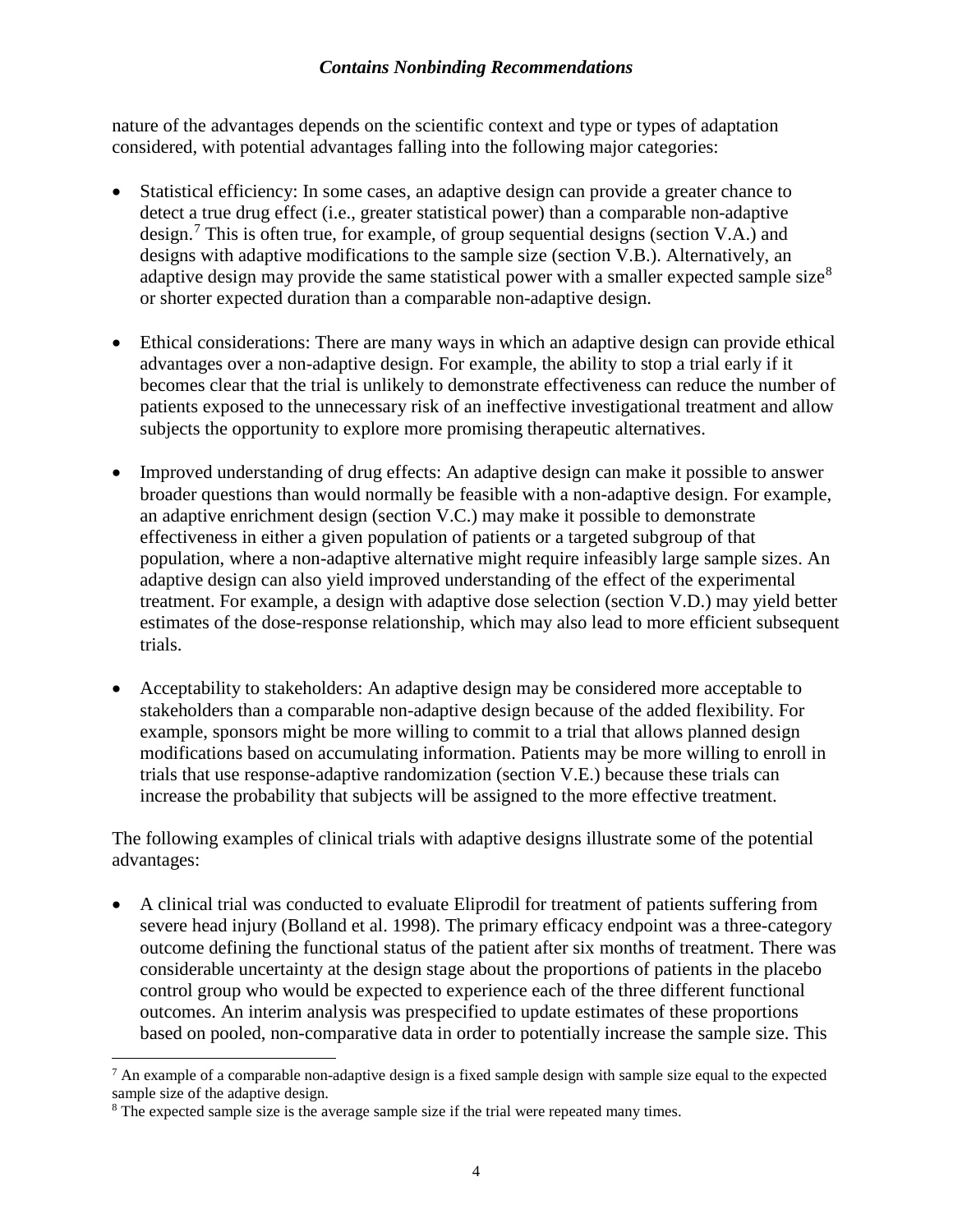approach was chosen to avoid a trial with inadequate statistical power and therefore helped ensure that the trial would efficiently and reliably achieve its objective. The interim analysis ultimately led to a sample size increase from 400 to 450 patients.

- PARADIGM-HF was a clinical trial in patients with chronic heart failure with reducedejection fraction designed to compare LCZ696, a combination of the neprilysin inhibitor sacubitril and the renin-angiotensin system (RAS) inhibitor valsartan, with the RAS inhibitor enalapril with respect to risk of the composite endpoint of cardiovascular death or hospitalization for heart failure (McMurray et al. 2014). The trial design included three planned interim analyses after accrual of one-third, one-half, and two-thirds of the total planned number of events, with the potential to stop the trial for superior efficacy of LCZ696 over enalapril based on comparative results. The addition of interim analyses with stopping rules for efficacy reduced the expected sample size and expected duration of the trial while maintaining a similar probability of trial success, relative to a trial with a single analysis after observation of a fixed total number of events. PARADIGM-HF was stopped after the third interim analysis because the prespecified stopping boundary for compelling superiority of LCZ696 over enalapril had been crossed. The group sequential design therefore facilitated a more rapid determination of benefit than would have been possible with a fixed sample design.
- To evaluate the safety and effectiveness of a nine-valent human papillomavirus (HPV) vaccine, a clinical trial with adaptive dose selection was carried out (Chen et al. 2015). The trial randomized subjects to one of three dose formulations of the nine-valent HPV vaccine or an active control, the four-valent HPV vaccine. An interim analysis was carried out to select one of the three dose formulations to carry forward into the second stage of the trial. The goal of the trial was to select an appropriate dose and confirm the safety and effectiveness of that dose in a timely manner.
- STAMPEDE was a clinical trial designed to inform the practice of medicine and simultaneously evaluate multiple treatments in prostate cancer by comparing standard androgen deprivation therapy (ADT) with several different treatment regimens that combined ADT with one or more approved therapies (Sydes et al. 2012). The trial design included multiple interim analyses to potentially drop treatment arms that were not performing well based on comparative results. The use of a common control group, along with sequential analyses to potentially terminate treatment arms, allowed the simultaneous evaluation of several treatments more efficiently than could have been achieved in multiple individual trials.
- PREVAIL II was a clinical trial conducted to evaluate ZMapp plus the current standard of care as compared to the current standard of care alone for treatment of patients with Ebola virus disease (PREVAIL II Writing Group et al. 2016; Dodd et al. 2016). The trial utilized a novel Bayesian adaptive design in which decision rules for concluding effectiveness at interim and final analyses were based on the Bayesian posterior probability that the addition of ZMapp to standard of care reduces 28-day mortality. Interim analyses were planned after every 2 patients completed, with no potential action taken until a minimum number of patients (12 per group) were enrolled. The design also allowed the potential to add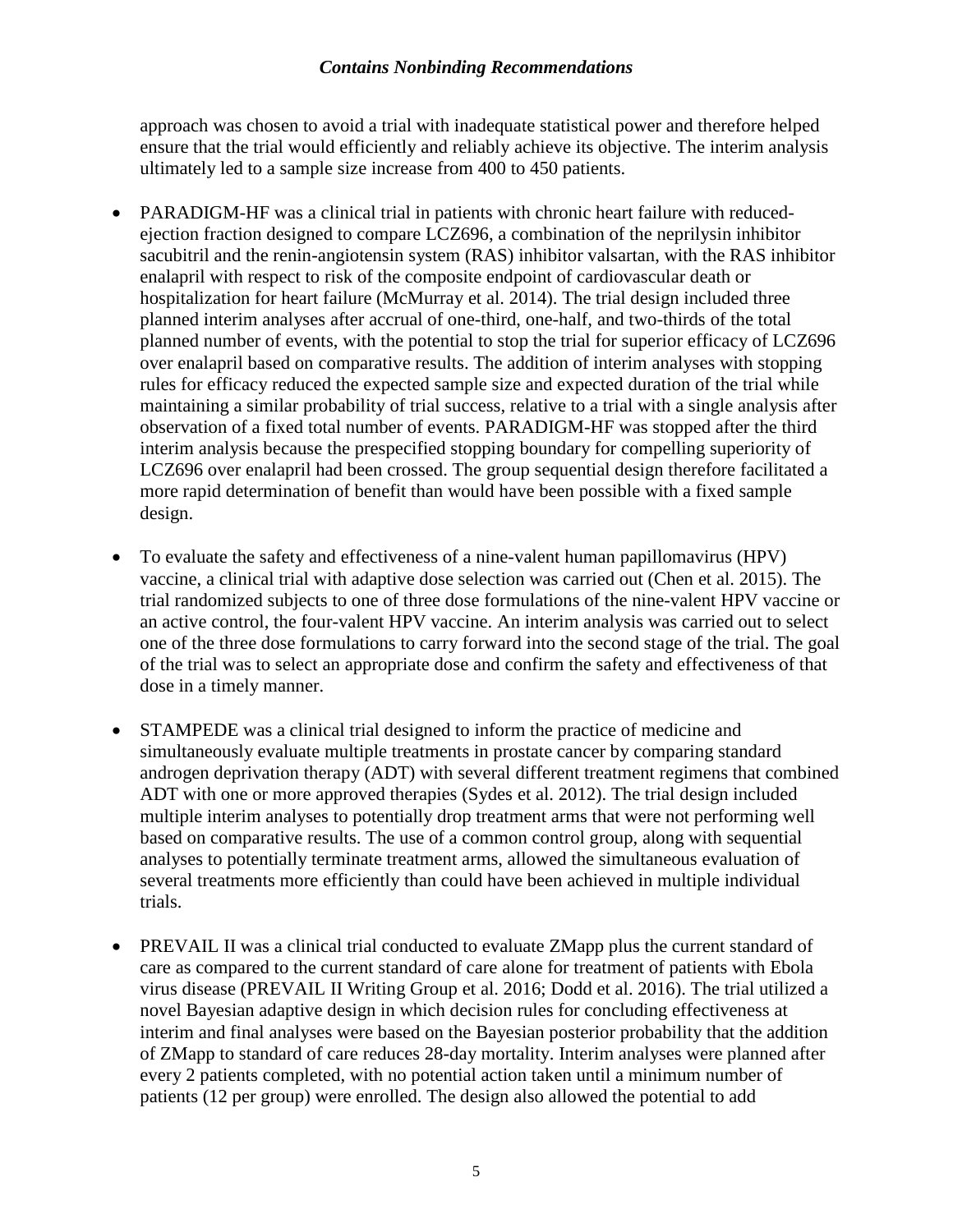experimental agents as new treatment arms and the potential to supplement or replace the current standard of care arm with any agents determined to be efficacious during the conduct of the trial.

## **D. Limitations**

The following are some of the possible limitations associated with a clinical trial employing an adaptive design:

- Adaptive designs require specific analytical methods to avoid increasing the chance of erroneous conclusions and introducing bias in estimates. For complex adaptive designs, such methods may not be readily available, and simulations are often critical (section VI.A.).
- Gains in efficiency in some respects may be offset by losses in other respects. For example, an adaptive design may have a reduced minimum and expected sample size but have an increased maximum sample size<sup>[9](#page-9-0)</sup> relative to a comparable non-adaptive design. In addition, preplanning adaptive design modifications can require more effort at the design stage, leading to longer lead times between planning and starting the trial.
- The use of an adaptive design adds logistical challenges to ensuring appropriate trial conduct and trial integrity. In particular, approaches to appropriately limit access to comparative interim results may be complex and add costs to the trial. In addition, it is challenging to ensure high-quality interim data are available in a timely manner so that adaptive decisionmaking is based on up-to-date and reliable results.
- The opportunity for efficiency gains through adaptation may be limited by important scientific constraints or in certain clinical settings. For example, a minimum sample size may be expected for a reliable evaluation of safety. There also may be limited utility in certain types of adaptations if the primary outcome of interest is ascertained over a longer period of time than the time it takes to enroll most or all patients in the trial.
- An adaptive change to a trial design may lead to results after the adaptation that are different from those before the adaptation. This may lead to challenges in interpretability of results.

# **E. Choosing to Adapt**

In general, the decision to use or not use adaptive elements in a clinical trial design will depend on a large number of factors, including the potential advantages and disadvantages described in the preceding sections. There may also be a variety of non-scientific considerations. In short, designing a clinical trial is a complex process, and it is not the intent of this guidance to require or restrict the use of adaptive designs in general or in specific settings. However, FDA encourages sponsors to explore a variety of design options in planning and to discuss their

<span id="page-9-0"></span><sup>&</sup>lt;sup>9</sup> The minimum and maximum sample sizes are the smallest and largest sample sizes, respectively, that could be selected under the adaptive design if the trial were repeated many times.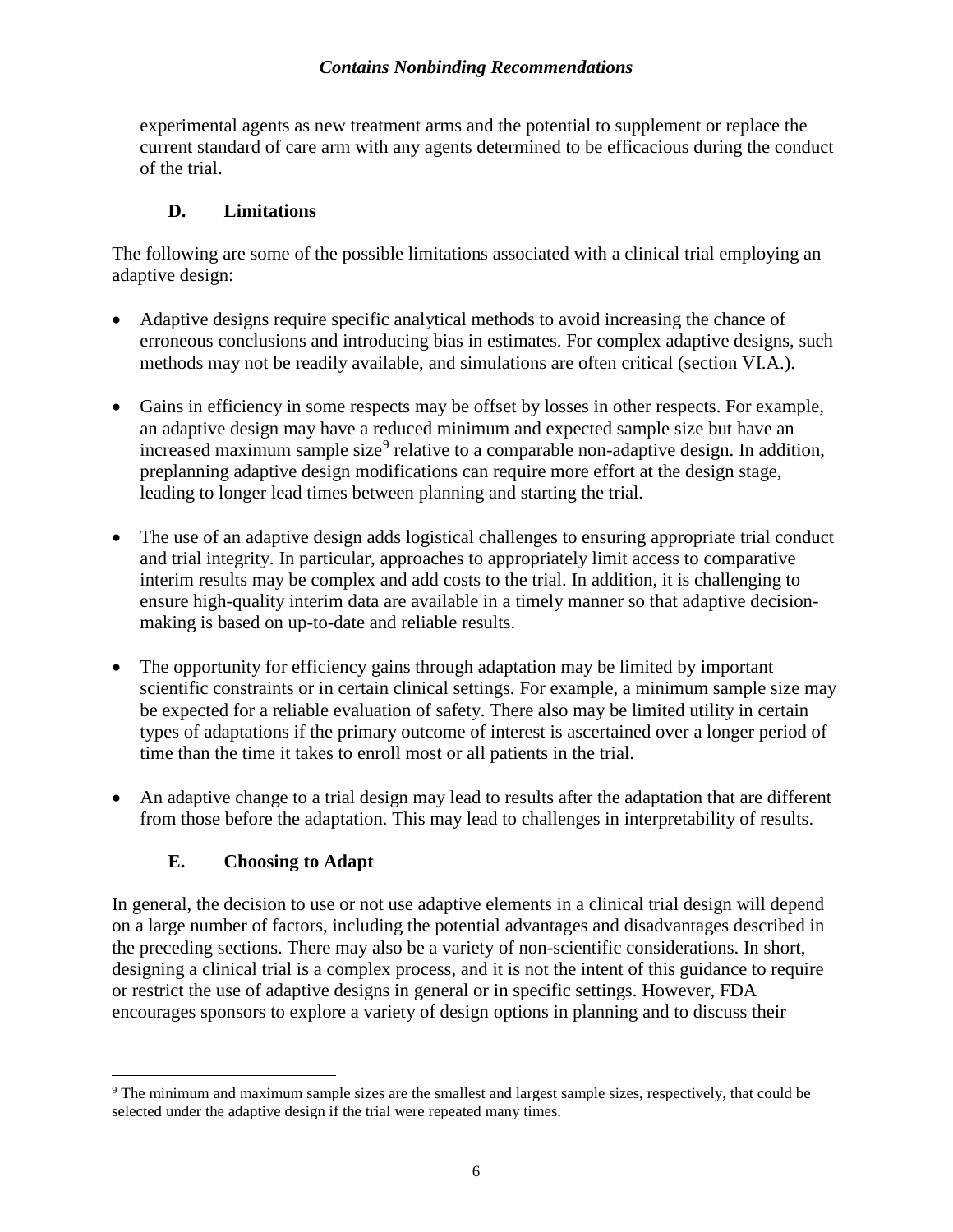considerations with the appropriate FDA review division at regulatory meetings such as End-of-Phase-2 (EOP2) or Type C meetings.

## **III. PRINCIPLES FOR ADAPTIVE DESIGNS**

In general, the design, conduct, and analysis of an adaptive clinical trial intended to provide substantial evidence of effectiveness should satisfy four key principles: the chance of erroneous conclusions should be adequately controlled, estimation of treatment effects should be sufficiently reliable, details of the design should be completely prespecified, and trial integrity should be appropriately maintained. While all clinical trials intended to provide substantial evidence of effectiveness should satisfy these four principles, the following sections outline considerations specific to adaptive designs.

## **A. Controlling the Chance of Erroneous Conclusions**

Because clinical trials play a central role in premarket decision-making, it is critical to assess the probability that any trial design under consideration will lead to incorrect conclusions of safety or effectiveness, incorrect conclusions of lack of safety or effectiveness, or misleading estimates that contribute to an overall assessment of benefit-risk. For example, there are a number of ways in which adaptive features can inflate the Type I error probability of a trial. The most obvious examples of this are cases in which multiple statistical hypothesis tests are performed. Consider a group sequential design, in which a preliminary test to potentially stop the trial for efficacy is performed after 50 percent of planned subjects have completed the trial. If the trial is not stopped early, a final test is performed once 100 percent of the planned subjects have completed the trial. If each of these two tests were performed at the conventional .025 one-sided significance level and the drug were not effective, the overall chance of the trial yielding a Type I error would exceed 2.5 percent. This is a well-known problem, and a variety of methods exist to determine appropriate significance levels for interim and final analyses that together ensure the overall Type I error probability of the trial is controlled at 2.5 percent (Jennison and Turnbull 1999).

Explicit multiple hypothesis tests are not the only way adaptive design features can lead to erroneous conclusions. Consider a naive approach to adaptive patient population selection, in which data in the overall trial population and in a subpopulation are examined halfway through a trial, and the population with the larger treatment effect at that point is chosen for continued study. If the final analysis is performed in the selected population at a .025 significance level and includes the same data that were used to choose the patient population, the Type I error probability would exceed 2.5 percent. Other adaptive design features may introduce still more subtle Type I error probability inflation.

Adaptive design proposals for trials incorporating null hypothesis testing should therefore address the possibility of Type I error probability inflation. In some cases, such as simple group sequential designs (section V.A.), statistical theory can be used to derive significance levels that ensure Type I error probability is controlled at the desired level. In other cases, such as sample size re-estimation based on non-comparative interim results (section IV.), it can be shown that performing analyses at the conventional .025 significance level has no effect or a limited effect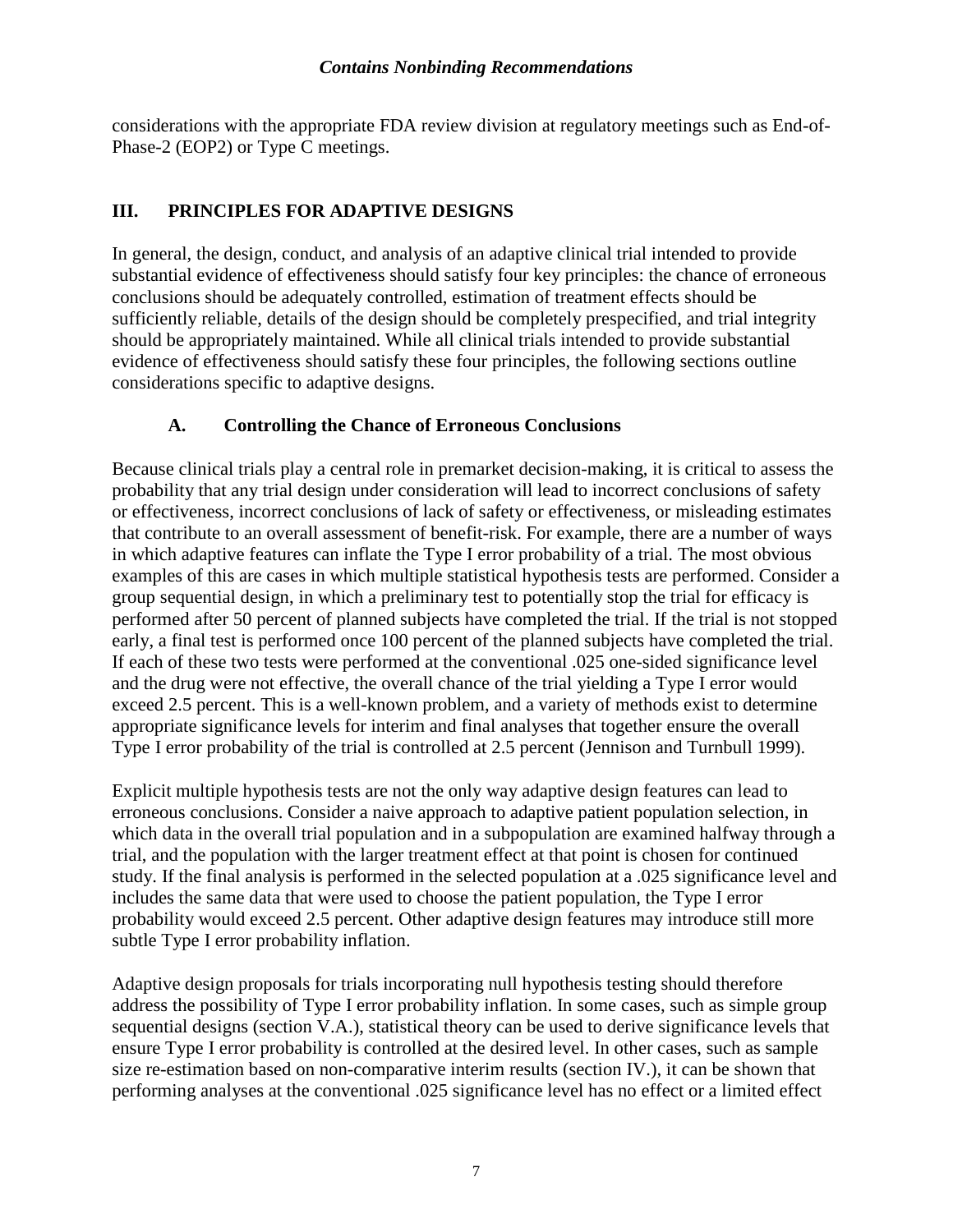on the Type I error probability. In still other cases, such as many Bayesian adaptive designs (section VI.B.), it may be critical to use simulations (section VI.A.) to evaluate the chance of an erroneous conclusion.

#### **B. Estimating Treatment Effects**

It is important that clinical trials produce sufficiently reliable treatment effect estimates to facilitate an evaluation of benefit-risk and to appropriately label new drugs, enabling the practice of evidence-based medicine. Some adaptive design features can lead to statistical bias in the estimation of treatment effects and related quantities. For example, each of the two cases of Type I error probability inflation mentioned in section III.A. above has a potential for biased estimates. Specifically, a conventional end-of-trial treatment effect estimate such as a sample mean that does not take the adaptations into account would tend to overestimate the true population treatment effect. This is true not only for the primary endpoint which formed the basis of the adaptations, but also for secondary endpoints correlated with the primary endpoint. Furthermore, confidence intervals for the primary and secondary endpoints may not have correct coverage probabilities for the true treatment effects.

For some designs there are known methods for adjusting estimates to reduce or remove bias associated with adaptations and to improve performance on measures such as the mean squared error<sup>[10](#page-11-0)</sup> (e.g., Jennison and Turnbull 1999; Wassmer and Brannath 2016). Such methods should be prospectively planned and used for reporting results when they are available. Biased estimation in adaptive design is currently a less well-studied phenomenon than Type I error probability inflation, however, and methods may not be available for other designs. For these other designs, the extent of bias in estimates should be evaluated, and treatment effect estimates and associated confidence intervals should be presented with appropriate cautions regarding their interpretation.

## **C. Trial Planning**

In general, as with any clinical trial, $<sup>11</sup>$  $<sup>11</sup>$  $<sup>11</sup>$  it is expected that the details of the adaptive design are</sup> completely specified prior to initiation of the trial and documented accordingly (section VIII.B.). Prospective planning should include prespecification of the anticipated number and timing of interim analyses, the type of adaptation, the statistical inferential methods to be used, and the specific algorithm governing the adaptation decision. Complete prespecification is important for a variety of reasons. First, for many types of adaptations, if aspects of the adaptive decisionmaking are not planned, appropriate statistical methods to control the chance of erroneous conclusions and to produce reliable estimates may not be feasible once data have been collected. Second, complete prespecification helps increase confidence that adaptation decisions were not based on accumulating knowledge in an unplanned way. For example, consider a trial with planned sample size re-estimation based on pooled, non-comparative interim estimates of the variance (section IV.) in which personnel involved in the adaptive decision-making (e.g., a monitoring committee) have access to comparative interim results. Prespecification that includes

<span id="page-11-1"></span><span id="page-11-0"></span> $10$  The mean squared error is a measure of the performance of an estimate that incorporates both bias and variability. <sup>11</sup> FDA guidance for industry *E9 Statistical Principles for Clinical Trials* (September 1998) recommends

prespecification of the design and analysis plan for all clinical trials*.*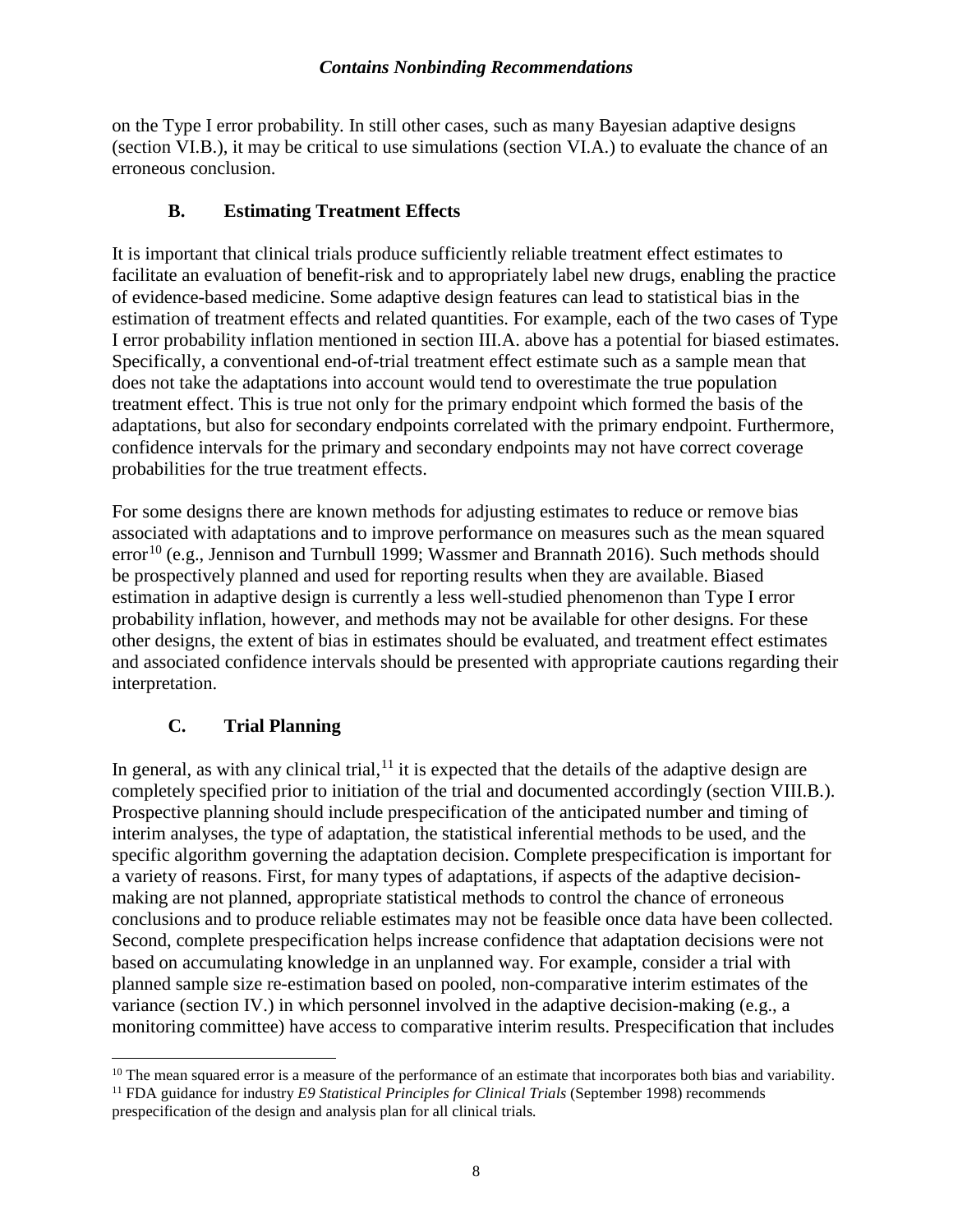the exact rule for modifying the sample size reduces concern that the adaptation could have been influenced by knowledge of comparative results and precludes the use of a statistical adjustment to account for modifications based on comparative interim results (section V.B.). Finally, complete prespecification can motivate careful planning at the design stage, eliminate unnecessary sponsor access to comparative interim data, and help ensure that the DMC, if involved in implementing the adaptive design, effectively focuses on its primary responsibilities of maintaining patient safety and trial integrity (section VII.).

Although we recommend prespecification of the rules governing adaptations, monitoring committee recommendations might occasionally deviate from the anticipated algorithm based on the totality of the data. If this type of flexibility is desired, the prespecified plan should acknowledge the possibility of deviations from the anticipated algorithm, outline factors that may lead to such deviations, and propose testing and estimation methods that do not rely on strict adherence to the algorithm. When completely unforeseen circumstances arise, we recommend discussing any potential design changes with FDA as soon as possible.

# **D. Maintaining Trial Conduct and Integrity**

Adaptive designs can create additional trial operational complications. Knowledge of accumulating data can affect the course and conduct of a trial, and the behavior of its sponsor, investigators, and participants, in ways that are difficult to predict and impossible to adjust for. Therefore, for all clinical trials (adaptive and non-adaptive) it is strongly recommended that access to comparative interim results be limited to individuals with relevant expertise who are independent of the personnel involved in conducting or managing the trial.<sup>[12](#page-12-0)</sup> Maintaining confidentiality of comparative interim results is especially challenging when the trial design includes adaptive features. Two examples of issues that could arise in adaptive trials are:

- If investigators are improperly provided access to comparative results from an interim analysis, knowledge of a small or unfavorable estimated treatment effect based on unreliable data could be misinterpreted as reliable evidence of no effect, leading to decreased adherence and decreased efforts to retain patients, increasing the amount of missing data in the remainder of the trial.
- After an interim analysis in a design with sample size re-estimation based on comparative results (section V.B.), knowledge that the targeted sample size has been increased could be interpreted by investigators and potential trial subjects as indicative of a less-than-expected interim treatment effect, potentially depressing future enrollment and endangering the success of the trial.

As these and other similar issues are generally impossible to adjust for once data have been collected, planning for an adaptive design trial should include a consideration of possible sources and consequences of trial conduct issues and plans to avoid these issues. Plans should describe the processes intended to control access to information and to document access throughout the trial. This is discussed in more detail in section VII.

<span id="page-12-0"></span><sup>&</sup>lt;sup>12</sup> This recommendation is also conveyed in FDA guidance for industry *E9 Statistical Principles for Clinical Trials* (September 1998)*.*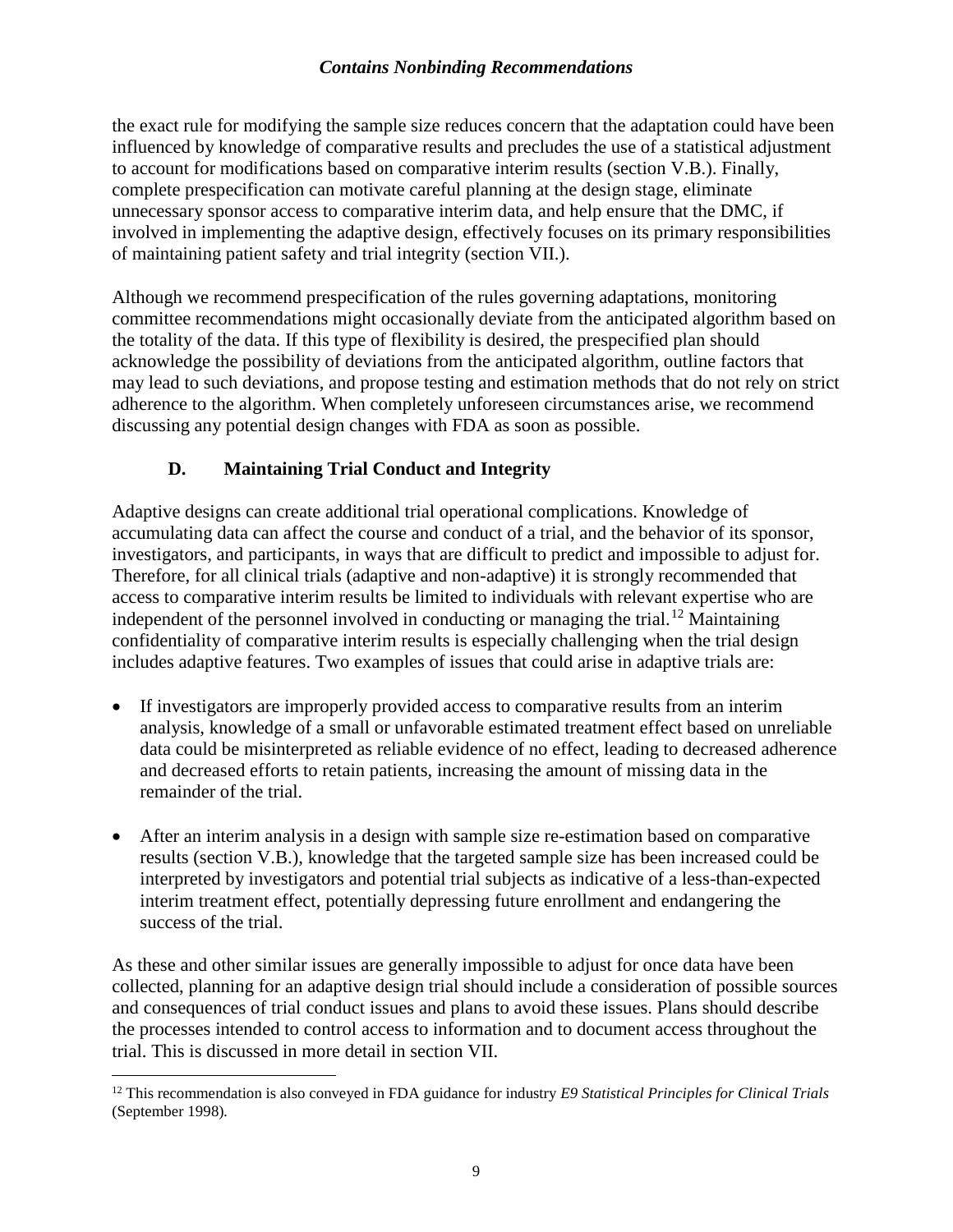# **IV. ADAPTIVE DESIGNS BASED ON NON-COMPARATIVE DATA**

This section addresses adaptive clinical trial designs in which adaptations are based entirely on analyses of non-comparative data, that is, without incorporating information about treatment assignment. Such analyses are sometimes called *blinded* or *masked* analyses. In general, adequately prespecified adaptations based on non-comparative data have no effect or a limited effect on the Type I error probability. This makes them an attractive choice in many settings, particularly when uncertainty about event probabilities or endpoint variability is high.

Accumulating outcome data can provide a useful basis for trial adaptations. The analysis of outcome data without using treatment assignment is sometimes called *pooled analysis*. The most widely used category of adaptive design based on pooled outcome data involves sample size adaptations (sometimes called *blinded sample size re-estimation*). Sample size calculations in clinical trials depend on several factors: the desired significance level, the desired power, the assumed or targeted difference in outcome due to treatment assignment, and additional *nuisance parameters—*values that are not of primary interest but may affect the statistical comparisons. In trials with binary outcomes such as a response or an undesirable event, the probability of response or event in the control group is commonly considered a nuisance parameter. In trials with continuous outcomes such as symptom scores, the variance of the scores is a nuisance parameter. By using accumulating information about nuisance parameters, sample sizes can be adjusted according to prespecified algorithms to ensure the desired power is maintained. In some cases, these techniques involve statistical modeling to estimate the value of the nuisance parameter, because the parameter itself depends on knowledge of treatment assignment (Gould and Shih 1992). These adaptations generally do not inflate the Type I error probability. However, there is the potential for limited Type I error probability inflation in trials incorporating hypothesis tests of non-inferiority or equivalence (Friede and Kieser 2003). Sponsors should evaluate the extent of inflation in these scenarios.

Another example of adapting based on pooled outcome data is the planned interim reevaluation of the prognostic strength of a biomarker or other baseline characteristic in a prognostic enrichment strategy.<sup>[13](#page-13-0)</sup> For example, a trial may be targeting greater enrollment among patients with a certain biomarker to increase the number of endpoint events, but interim pooled outcome data may suggest the biomarker does not have the anticipated effect on the pooled event rate, perhaps leading to a change in recruitment strategies.

# **V. ADAPTIVE DESIGNS BASED ON COMPARATIVE DATA**

This section discusses different types of clinical trial designs in which there are prespecified rules for stopping the trial or modifying the design based on interim analyses of comparative data. Such analyses are sometimes called *unblinded* or *unmasked analyses.* There are a few important concepts that are generally applicable to the sections that follow. First, in contrast to adaptations based on non-comparative data, adaptations based on comparative data often directly increase the Type I error probability and induce bias in treatment effect estimates. Therefore,

<span id="page-13-0"></span> <sup>13</sup> See additional discussion in the FDA guidance for industry *Enrichment Strategies for Clinical Trials to Support Approval of Human Drugs and Biological Products* (March 2019).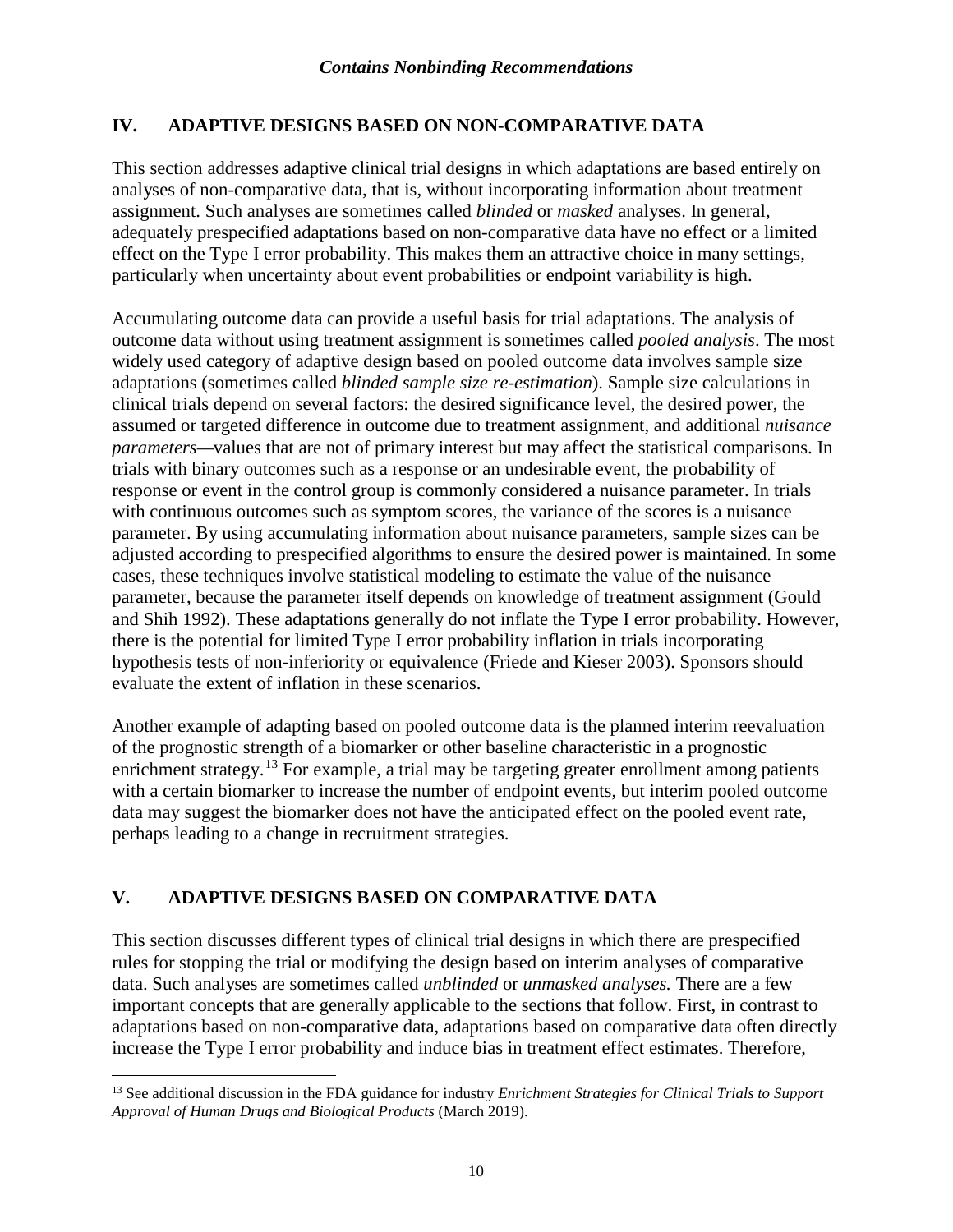statistical methods should take into account the adaptive trial design. Second, when adaptations are based on comparative interim analyses, additional steps are critical to ensure appropriate trial conduct. This is discussed in more detail in section VII. Finally, stopping or adaptation rules can be specified on a variety of different scales, such as the estimate of treatment effect, fixed sample p-value, conditional probability of trial success, Bayesian posterior probability that the drug is effective, or Bayesian predictive probability of trial success. The choice of scale is relatively unimportant as long as the operating characteristics<sup>[14](#page-14-0)</sup> of the designs are adequately evaluated.

## **A. Group Sequential Designs**

Group sequential trials allow for one or more prospectively planned interim analyses of comparative data with prespecified criteria for stopping the trial. The inclusion of sequential analyses can provide ethical and efficiency advantages by reducing the expected sample size and duration of clinical trials and by accelerating the approval of safe and effective new treatments. For example, a group sequential design with a single interim analysis and a commonly used stopping boundary for efficacy can reduce the expected sample size of the trial by roughly 15 percent relative to a comparable fixed sample trial.<sup>[15](#page-14-1)</sup>

Group sequential designs may include rules for stopping the trial when there is sufficient evidence of efficacy to support regulatory decision-making or when there is evidence that the trial is unlikely to demonstrate efficacy, which is often called stopping for futility. Performing each of the multiple statistical hypothesis tests for efficacy in a group sequential trial at the conventional .025 one-sided significance level would inflate the Type I error probability and, therefore, increase the chance of erroneous conclusions. A variety of methods exist to determine appropriate stopping boundaries for the interim and final analyses such that the Type I error probability is appropriately controlled. For example, the O'Brien-Fleming approach tends to require very persuasive early results to stop the trial for efficacy (O'Brien and Fleming 1979). Alternative approaches such as that proposed by Pocock require less persuasive early results and have higher probabilities of early stopping (Pocock 1977). These and other approaches rely on prospective planning of both the number of interim analyses and the specific sample size or number of event targets at which those analyses will occur.

The Lan-DeMets alpha-spending<sup>[16](#page-14-2)</sup> approach accommodates varying levels of evidence for early stopping by specifying a function for how the Type I error probability is spent throughout the trial, while also allowing for flexibility in determining the number and timing of interim analyses (Lan and DeMets 1983). The flexibility in timing helps accommodate scheduling of monitoring meetings at specific calendar times rather than at specific interim sample sizes or number of

<span id="page-14-0"></span><sup>&</sup>lt;sup>14</sup> Trial operating characteristics are the properties of the trial with a given design. For example, properties of interest might include Type I error probability; power; expected, minimum, and maximum sample size; bias of treatment effect estimates; and coverage of confidence intervals (i.e., the probability the confidence interval would include the true treatment effect if the clinical trial were repeated many times).

<span id="page-14-1"></span><sup>&</sup>lt;sup>15</sup> A group sequential design with an interim analysis that occurs when outcome information is available on half of the maximum number of patients and that utilizes an O'Brien-Fleming stopping boundary for efficacy, reduces the expected sample size of the trial by roughly 15 percent if the alternative hypothesis (at which there is 90 percent power) is true, as compared to a design with a single analysis planned when all patients have been enrolled and had their outcomes ascertained.

<span id="page-14-2"></span><sup>&</sup>lt;sup>16</sup> The Type I error probability of a clinical trial is often denoted by the Greek letter  $\alpha$  (alpha).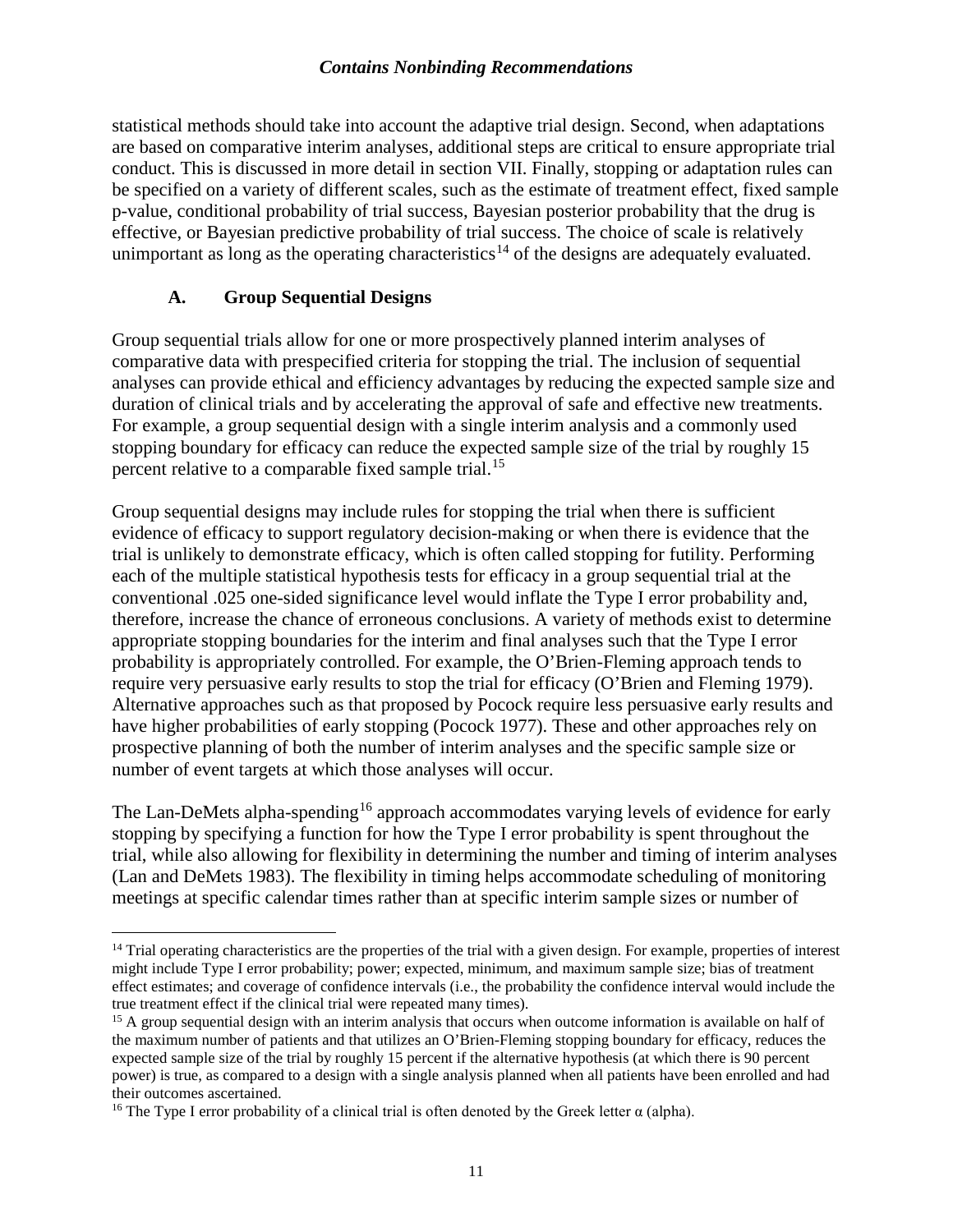event targets. The flexibility in the number of analyses can help accommodate faster- or slowerthan-expected enrollment rates. If, however, interim analysis times are chosen based on accumulating comparative results, the Type I error probability can be inflated. For example, adjusting the next interim analysis to occur sooner than originally planned because the current interim analysis result is close to the stopping boundary would not be appropriate. Because of this potential issue with the Lan-DeMets alpha-spending approach, sponsors should put in place additional safeguards such as a targeted number of interim analyses and an approximate schedule for their occurrence, as well as a decision framework for changing the number or timing of analyses after the trial has begun. The decision framework should be based on information that is statistically independent of the estimated treatment effect (e.g., enrollment rate or scheduling logistics). For example, the decision framework could specify semi-annual interim analyses, with additional analyses planned if enrollment is considerably slower than a prespecified target.

There are a number of additional considerations for ensuring the appropriate design, conduct, and analysis of a group sequential trial. First, for group sequential methods to be valid, it is important to adhere to the prospective analytic plan and terminate the trial for efficacy only if the stopping criteria are met. Second, guidelines for stopping the trial early for futility should be implemented appropriately. Trial designs often employ *nonbinding* futility rules, in that the futility stopping criteria are guidelines that may or may not be followed, depending on the totality of the available interim results. The addition of such nonbinding futility guidelines to a fixed sample trial, or to a trial with appropriate group sequential stopping rules for efficacy, does not increase the Type I error probability and is often appropriate. Alternatively, a group sequential design may include *binding* futility rules, in that the trial should always stop if the futility criteria are met. Binding futility rules can provide some advantages in efficacy analyses (e.g., a relaxed threshold for a determination of efficacy), but the Type I error probability is controlled only if the stopping rules are followed. Therefore, if a trial continues despite meeting prespecified binding futility rules, the Agency will likely consider that trial to have failed to provide evidence of efficacy, regardless of the outcome at the final analysis. Note also that some DMCs might prefer the flexibility of nonbinding futility guidelines.

Third, a trial terminated early for efficacy will have a smaller sample size for the evaluation of safety and potentially important secondary efficacy endpoints. Therefore, early stopping for efficacy is typically reserved for circumstances where there are compelling ethical reasons (e.g., the primary endpoint is survival or irreversible morbidity) or where the stopping rules require highly persuasive results in terms of both the magnitude of the estimated treatment effect and the strength of evidence of an effect. In some cases, there may be a limit on how early group sequential interim analyses should occur or whether they should occur at all because of a minimum sample size expected for a reliable evaluation of safety. This is often true, for example, in preventive vaccine trials.

Finally, conventional fixed sample estimates of the treatment effect such as the sample mean tend to be biased toward greater effects than the true value when a group sequential design is used. Similarly, confidence intervals do not have the desired nominal coverage probabilities. Therefore, a variety of methods exist to compute estimates and confidence intervals that appropriately adjust for the group sequential stopping rules (Jennison and Turnbull 1999). To ensure the scientific and statistical credibility of trial results and facilitate important benefit-risk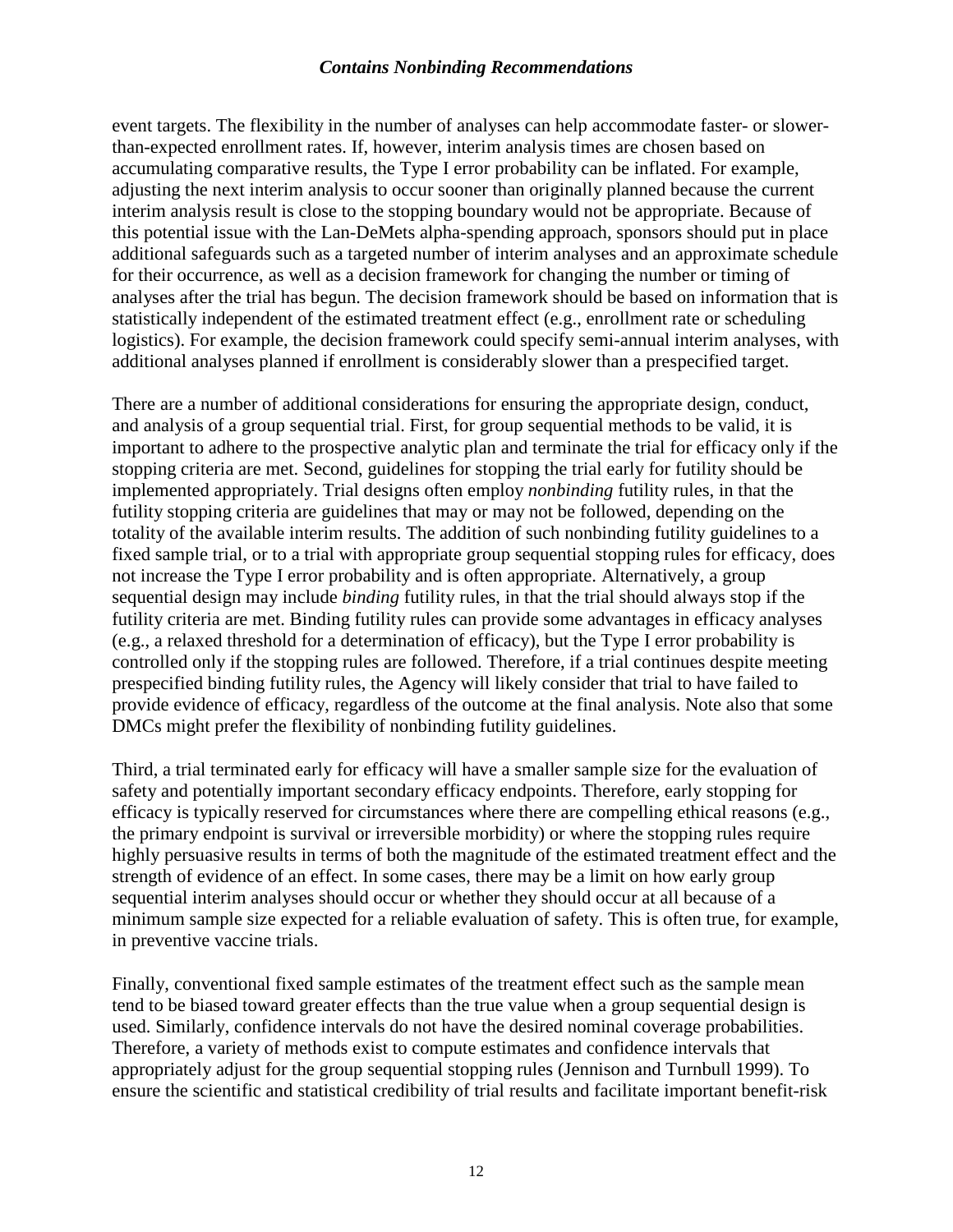considerations, an approach for calculating estimates and confidence intervals that appropriately accounts for the group sequential design should be prospectively planned and used for reporting results.

#### **B. Adaptations to the Sample Size**

One adaptive approach is to prospectively plan modifications to the sample size based on interim estimates of nuisance parameters from analyses that utilize treatment assignment information. For example, there are techniques that estimate the variance of a continuous outcome incorporating estimates of the variances on the individual treatment arms, or that estimate the probability of a binary outcome on the control arm based on only data from that arm. These approaches generally have no effect, or a limited effect, on the Type I error probability. However, unlike adaptations based on non-comparative pooled interim estimates of nuisance parameters (section IV.), these adaptations involve treatment assignment information and, therefore, require additional steps to maintain trial integrity (section VII.).

Another adaptive approach is to prospectively plan modifications to the sample size based on comparative interim results (i.e., interim estimates of the treatment effect). This is often called *unblinded sample size adaptation* or *unblinded sample size re-estimation.* Sample size determination depends on many factors, such as the event rate in the control arm or the variability of the primary outcome, the Type I error probability, the hypothesized treatment effect size, and the desired power to detect this effect size. In section IV., we described potential adaptations based on non-comparative interim results to address uncertainty at the design stage in the variability of the outcome or the event rate on the control arm. In contrast, designs with sample size adaptations based on comparative interim results might be used when there is considerable uncertainty about the true treatment effect size. Similar to a group sequential trial, a design with sample size adaptations based on comparative interim results can provide adequate power under a range of plausible effect sizes, and therefore, can help ensure that a trial maintains adequate power if the true magnitude of treatment effect is less than what was hypothesized, but still clinically meaningful. Furthermore, the addition of prespecified rules for modifying the sample size can provide efficiency advantages with respect to certain operating characteristics in some settings.

Indiscriminately modifying the sample size of a trial without proper adjustment can inflate the Type I error probability. Consider a design with one interim analysis at which the interim estimate of treatment effect is used to modify the final sample size. If one carries out a hypothesis test at the end of the trial at the conventional .025 significance level, the Type I error probability can be more than doubled (Proschan and Hunsberger 1995).<sup>[17](#page-16-0)</sup> Therefore, one of a variety of available methods should be used to appropriately control the Type I error probability with this type of adaptive design. For example, hypothesis testing approaches have been developed based on combining test statistics or p-values from the different stages of the trial in a preplanned manner or through preservation of the conditional Type I error probability (e.g., Bauer and Kohne 1994; Fisher 1998; Cui et al. 1999; Denne 2001; Müller and Schäfer 2001; Chow and Chang 2011). These approaches also accommodate adaptations to aspects of the

<span id="page-16-0"></span><sup>&</sup>lt;sup>17</sup> This means that even use of the Bonferroni method to adjust for the two analyses conducted would not be adequate.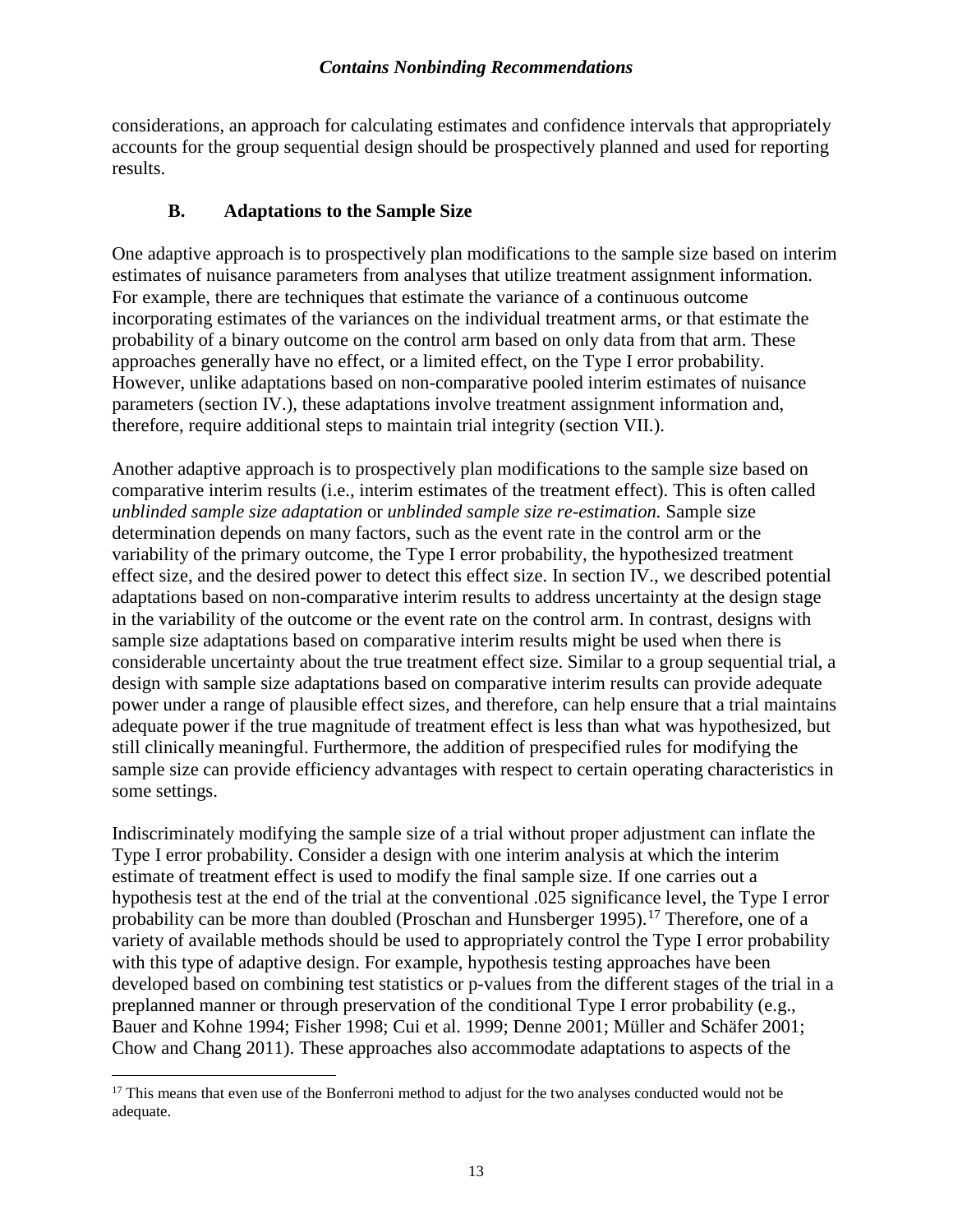sampling plan other than the maximum sample size, such as the number and spacing of future interim analyses.

The additional considerations regarding adherence to the adaptation plan, the evaluation of safety, and the estimation of treatment effects that were discussed in section V.A. on group sequential designs also apply to designs with sample size adaptations based on comparative data. Of note, prospective planning should include prespecification of not only the statistical hypothesis testing method that will be used, but also the rule governing the sample size modification. Finally, there are additional challenges in maintaining trial integrity in the presence of sample size adaptations. For example, sample size modification rules are often based on maintaining the conditional probability of a statistically significant treatment effect at the end of the trial (often called the conditional power) at or near some desired level. In this scenario, knowledge of the adaptation rule and the adaptively chosen sample size allows a relatively straightforward back-calculation of the interim estimate of treatment effect. Therefore, additional steps should be taken to limit personnel with this detailed knowledge so that trial integrity can be maintained. See section VII. for additional discussion.

The principles discussed in this section also apply to trials with time-to-event endpoints where the adaptive design allows prospectively planned modifications to the total number of events based on comparative interim results. However, there are some special additional considerations in such settings that are discussed further in section VI.C.

## **C. Adaptations to the Patient Population (e.g., Adaptive Enrichment)**

In many settings, it may be expected that the treatment effect will be greater in a certain subset of the trial population. This subpopulation could be defined, for example, by a demographic characteristic or by a genetic or pathophysiologic marker that is thought to be related to the drug's mechanism of action. In such a setting, consideration could be given to a design that allows adaptive modifications to the patient population based on comparative interim results. For example, a trial might enroll subjects from the overall trial population up through an interim analysis, at which time a decision will be made based on prespecified criteria whether to continue enrollment in the overall population or to restrict future enrollment to the targeted subpopulation. Data accumulated both before and after the interim analysis may be combined to draw inference on the treatment effect in the targeted group. This type of design, often called an *adaptive enrichment*[18](#page-17-0) design, can provide advantages over non-adaptive designs. In particular, such an adaptive design can provide greater power<sup>[19](#page-17-1)</sup> at the same sample size as a non-adaptive fixed sample design in the overall population. Furthermore, unlike a trial restricting enrollment to the targeted subpopulation, the adaptive design allows an evaluation of the experimental treatment in the non-targeted (complementary) subpopulation.

A design that allows adaptive modifications to the patient population often involves both (1) modification of design features, such as the enrolled population and the population evaluated in

<span id="page-17-0"></span> <sup>18</sup> The term *adaptive enrichment* is used, for example, in the FDA guidance for industry *Enrichment Strategies for Clinical Trials to Support Approval of Human Drugs and Biological Products* (March 2019).

<span id="page-17-1"></span> $19$  Power in this context could be defined, for example, as the probability of successfully identifying a true treatment effect in either the targeted subpopulation or the overall population.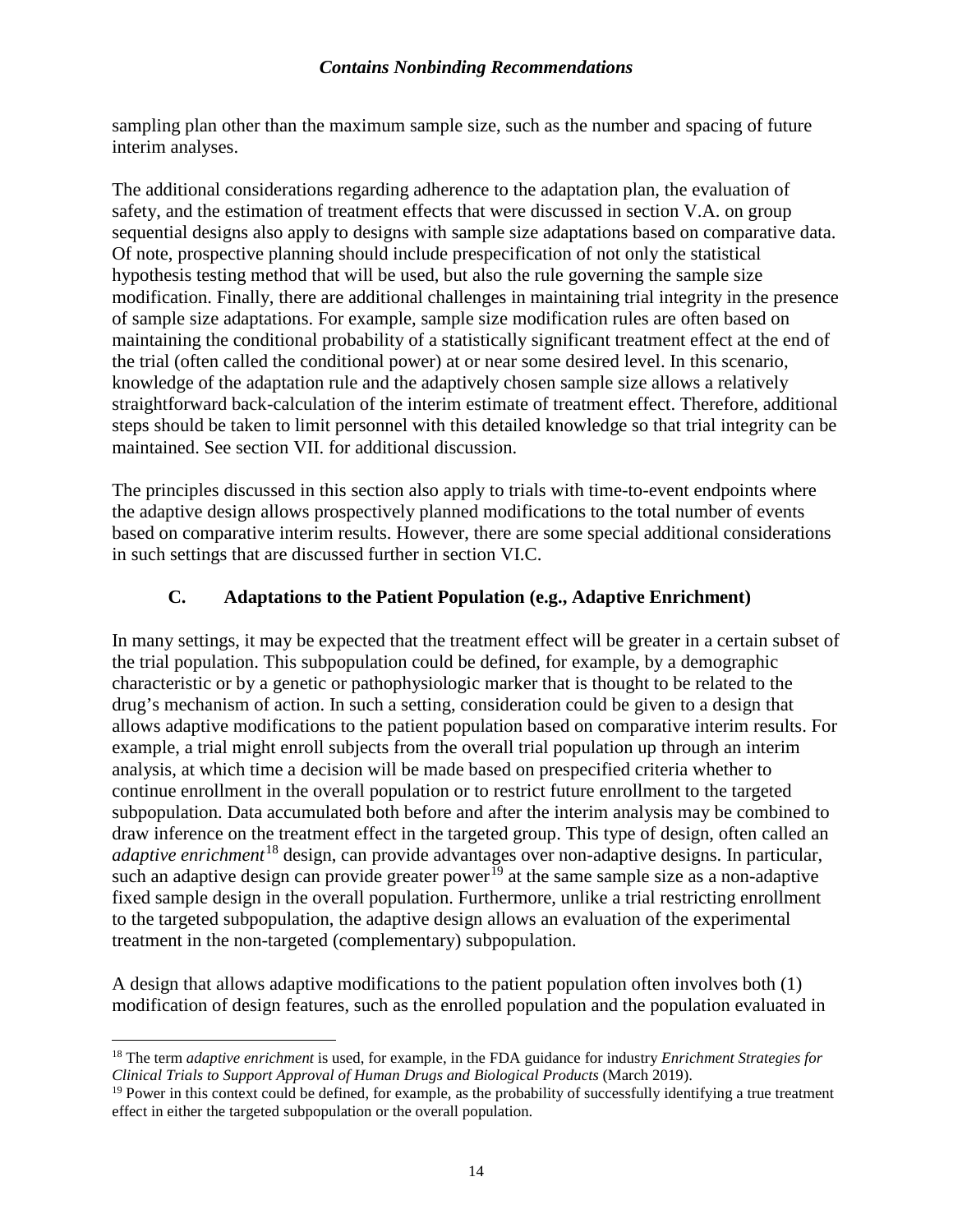the primary analysis, based on comparative interim results; and (2) hypothesis tests in multiple populations, such as a targeted subpopulation and the overall population. Therefore, statistical hypothesis testing methods should account for both sources of multiplicity. For example, one approach is to combine test statistics or p-values from the different stages of the trial in a preplanned manner, while also using an appropriate multiple testing procedure (Wassmer and Brannath 2016). Such an approach could potentially also accommodate adaptations to the sample size or to the proportion of patients enrolled from a particular subpopulation (e.g., increasing the proportion in a subset rather than completely restricting enrollment to that subset).

There are a number of important considerations beyond those previously discussed for group sequential designs and designs with adaptive modifications to the sample size. First, in the case of an adaptive enrichment design, the proposed adaptive modifications to the patient population should be motivated by results from previous (e.g., early-phase) trials and/or strong biologic plausibility that the benefit-risk profile will be most favorable in a particular subpopulation. Second, if the baseline characteristic that is thought to modify the treatment effect is not binary in nature, any threshold or thresholds used to define subpopulations should be appropriately justified. Third, the identification of the targeted subpopulation may depend on the use of an in vitro diagnostic device. In this scenario, the diagnostic device should have adequate performance characteristics.[20](#page-18-0) Finally, the extent to which the trial should be designed to characterize the treatment effect in the complementary subpopulation may depend on a number of factors, such as the pathophysiologic or empirical rationale for enrichment, the toxicities of the drug, the distribution of the baseline marker defining the subpopulations, the justification for a threshold defining subpopulations, and the potential for off-label use in the complementary subpopulation if approval is limited to the targeted subpopulation.

# **D. Adaptations to Treatment Arm Selection**

Another adaptive approach is to prospectively plan modifications to the treatment arms included in the clinical trial based on comparative interim results. Modifications could include adding or terminating arms. This kind of design has often been used in early-phase exploratory doseranging trials. An adaptive dose-ranging trial might begin with several doses and incorporate interim analyses based on comparative data to select doses for continued evaluation, with the goal of providing improved characterization of the dose-response relationship relative to a nonadaptive design and allowing selection of an optimal dose or doses for evaluation in future confirmatory trials. For example, the continual reassessment method (CRM) is an approach to adaptively escalate the doses evaluated in early-phase trials based on observed toxicities in order to reliably and efficiently estimate the maximum tolerated dose for a new drug (Le Tourneau et al. 2009). Adaptive treatment arm selection is also possible in trials intended to provide substantial evidence of effectiveness. For example, in a setting where it is plausible that either or both of two doses might have a favorable benefit-risk profile, an adaptive design with sequential analyses allowing early termination of one of the dose arms can meet its scientific objective in a

<span id="page-18-0"></span> <sup>20</sup> See the FDA guidance for industry and FDA staff *In Vitro Companion Diagnostic Devices* (August 2014) and the FDA draft guidance for industry and FDA staff *Principles for Codevelopment of an In Vitro Companion Diagnostic Device with a Therapeutic Product* (July 2016)*.* When final, this guidance will represent the FDA's current thinking on this topic. For the most recent version of a guidance, check the FDA guidance web page at [https://www.fda.gov/RegulatoryInformation/Guidances/default.htm.](https://www.fda.gov/RegulatoryInformation/Guidances/default.htm)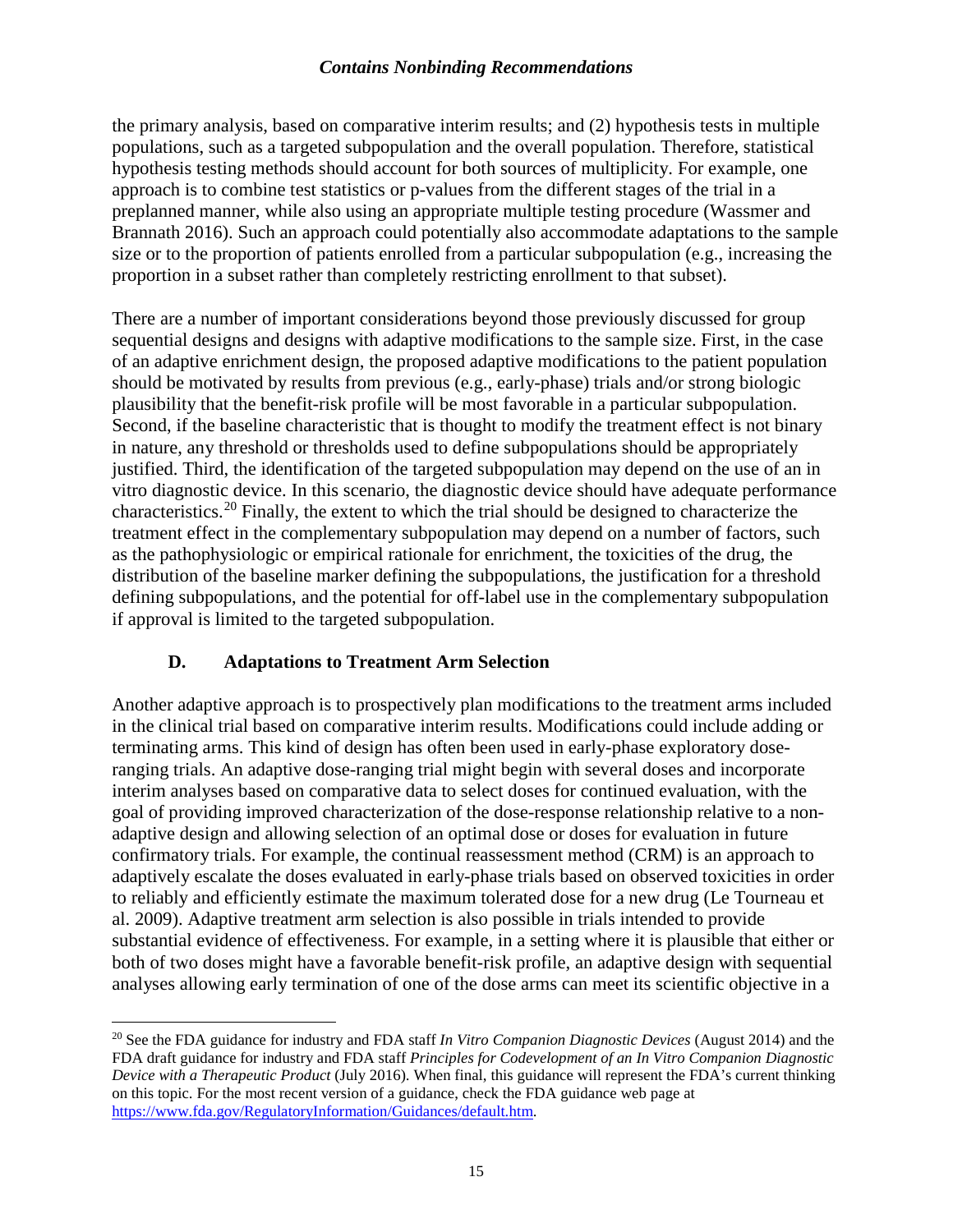more efficient manner than alternative non-adaptive designs. Such an adaptive design could in principle allow interim modifications to additional aspects of the design, such as the number of additional patients that will be enrolled (the sample size) and the randomization ratio for treatment arms carried forward.

For trials intended to provide substantial evidence of effectiveness, statistical hypothesis testing methods should account for the adaptive selection of a best dose or doses from among the multiple doses evaluated in the trial, as well as any additional adaptive modifications, such as the potential to stop the trial early or to modify future sample sizes. In the simple case of a design with more than one dose that includes interim analyses to potentially stop enrollment for a particular dose for efficacy or futility, typical group sequential testing methods can be used, along with some multiple testing approach to control the Type I error probability across the multiple doses evaluated. If the design allows for additional adaptations such as modifications to the sample size, methods such as those described for sample size and population adaptations should be used. As with other adaptive designs, prospective planning is important and should include prespecification of not only the testing method, but also the adaptation rule for selecting treatment arms and for any other potential interim modifications. In general, seamless designs that incorporate both dose selection and confirmation of efficacy of a selected dose (based on data from the entire trial) can be considered if the principles outlined in section III. are followed.

A special case of adaptive treatment arm selection occurs in the context of an adaptive *platform trial* designed to compare more than one experimental treatment against an appropriate control for a disease (e.g., Woodcock and LaVange 2017). Two features of these trials often incorporated for efficiency gains are use of a common control arm and use of prospectively planned adaptations to select promising treatments at interim analyses for continued study. Because these trials may involve investigational agents from more than one sponsor, may be conducted for an unstated length of time, and often involve complex adaptations, they should generally involve extensive discussion with FDA.

## **E. Adaptations to Patient Allocation**

This section considers two types of adaptations to patient allocation: adaptations based on comparative baseline characteristic data and adaptations based on comparative outcome data. The first type is *covariate-adaptive treatment assignment*, a technique in which a patient's treatment assignment depends in part or entirely on his or her baseline characteristics and the baseline characteristics and treatment assignments of previously enrolled patients. Such an approach is used to promote balance between treatment groups on baseline covariates. One wellknown example of covariate-adaptive randomization is *minimization* (Pocock and Simon 1975), which involves assigning each consecutive patient to treatment in such a way that differences between treatment groups on potentially prognostic covariates are minimized. Covariate-adaptive treatment assignment techniques do not directly increase the Type I error probability when analyzed with the appropriate methodologies (generally randomization or permutation tests). These techniques can increase the predictability of treatment assignment relative to simple randomization, but this predictability can be mitigated with an additional random component to prevent perfectly deterministic treatment assignment.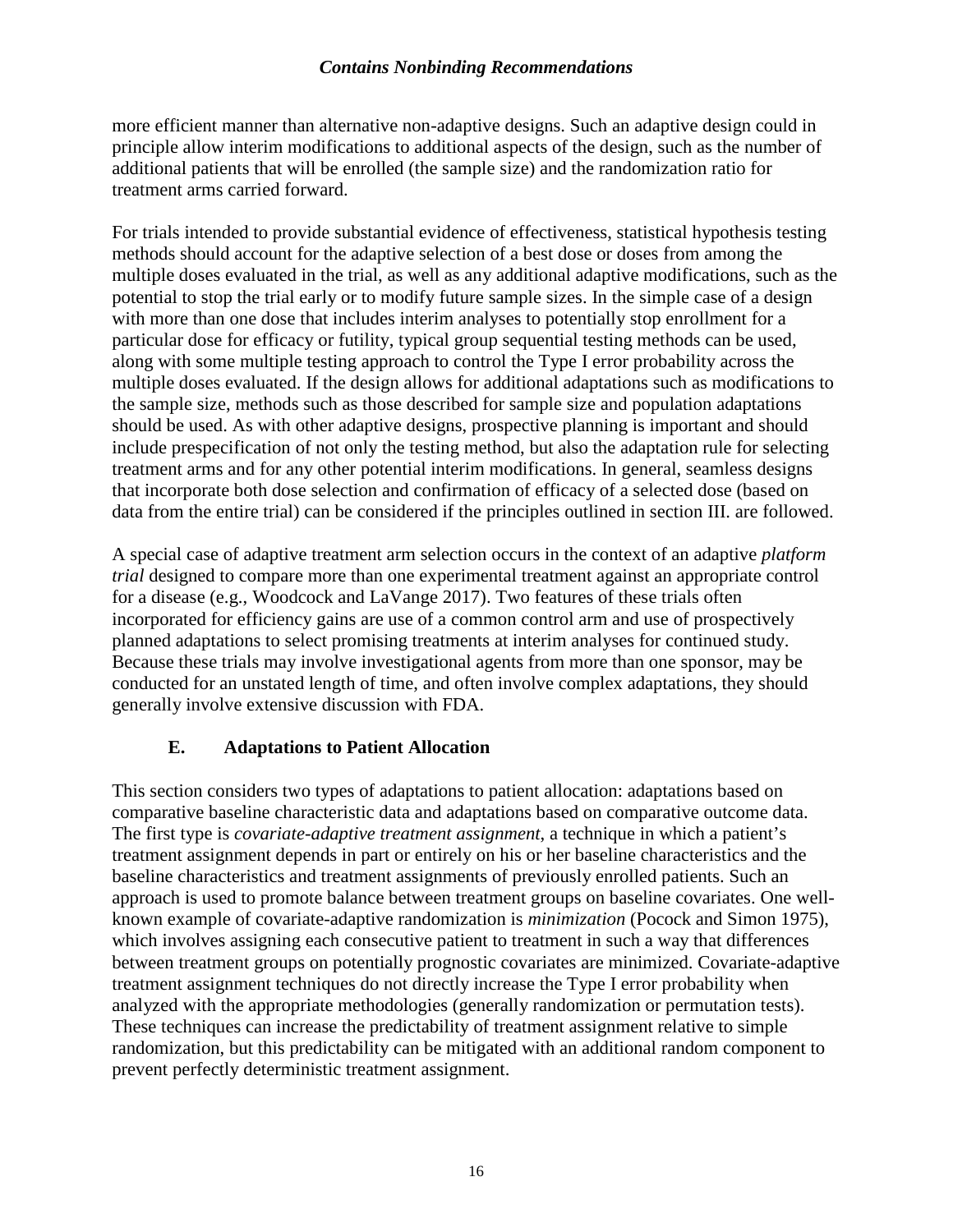The second type is response-adaptive randomization, an adaptive feature in which the chance of a newly-enrolled subject being assigned to a treatment arm varies over the course of the trial based on accumulating outcome data for subjects previously enrolled. There are a variety of response-adaptive randomization techniques, some of which go by names such as *play the winner* designs. Statistical, ethical, and pragmatic rationales are all sometimes given for using response-adaptive randomization. In statistical terms, response-adaptive techniques can in some circumstances minimize the variance of the test statistics, leading to shorter trials, smaller sample sizes, and/or greater statistical power. The ethical argument for response-adaptive randomization is that this design feature can lead to more trial subjects being assigned to the more promising of the treatment arms. Finally, a pragmatic argument is that clinical trials with this design feature can be appealing to potential participants, thereby increasing speed and ease of accrual. Note that the arguments for response-adaptive randomization are controversial, and some researchers feel that inconclusive interim results should not be used to alter randomization in an ongoing trial and/or that statistical efficiency is not substantially improved in two-arm trials to justify adjusting randomization ratios (Hey and Kimmelman 2015, and accompanying commentaries).

Response-adaptive randomization alone does not generally increase the Type I error probability of a trial when used with appropriate statistical analysis techniques. It is important to ensure that the analysis methods appropriately take the design of the trial into account. Finally, as with many other adaptive techniques based on outcome data, response-adaptive randomization works best in trials with relatively short-term ascertainment of outcomes.

# **F. Adaptations to Endpoint Selection**

This is a design that allows adaptive modification to the choice of primary endpoint based on comparative interim results. Such a design might be motivated by uncertainty about the treatment effect sizes on multiple patient outcomes that would be considered acceptable primary endpoints by FDA. As with other adaptive designs, the adaptation rule should be prespecified, and statistical hypothesis testing methods should account for the adaptive endpoint selection. Because endpoint selection involves important clinical considerations, early discussion with the FDA review division is recommended when such designs are being considered.

# **G. Adaptations to Multiple Design Features**

It is possible for a clinical trial to be more complex by combining two or more of the adaptive design features discussed in this guidance. The same general principles apply to these complex designs as to simpler adaptive designs. It may be particularly difficult to estimate Type I error probability and other operating characteristics for designs that incorporate multiple adaptive features. Clinical trial simulations (section VI.A.) will often be critical to evaluate the trial design.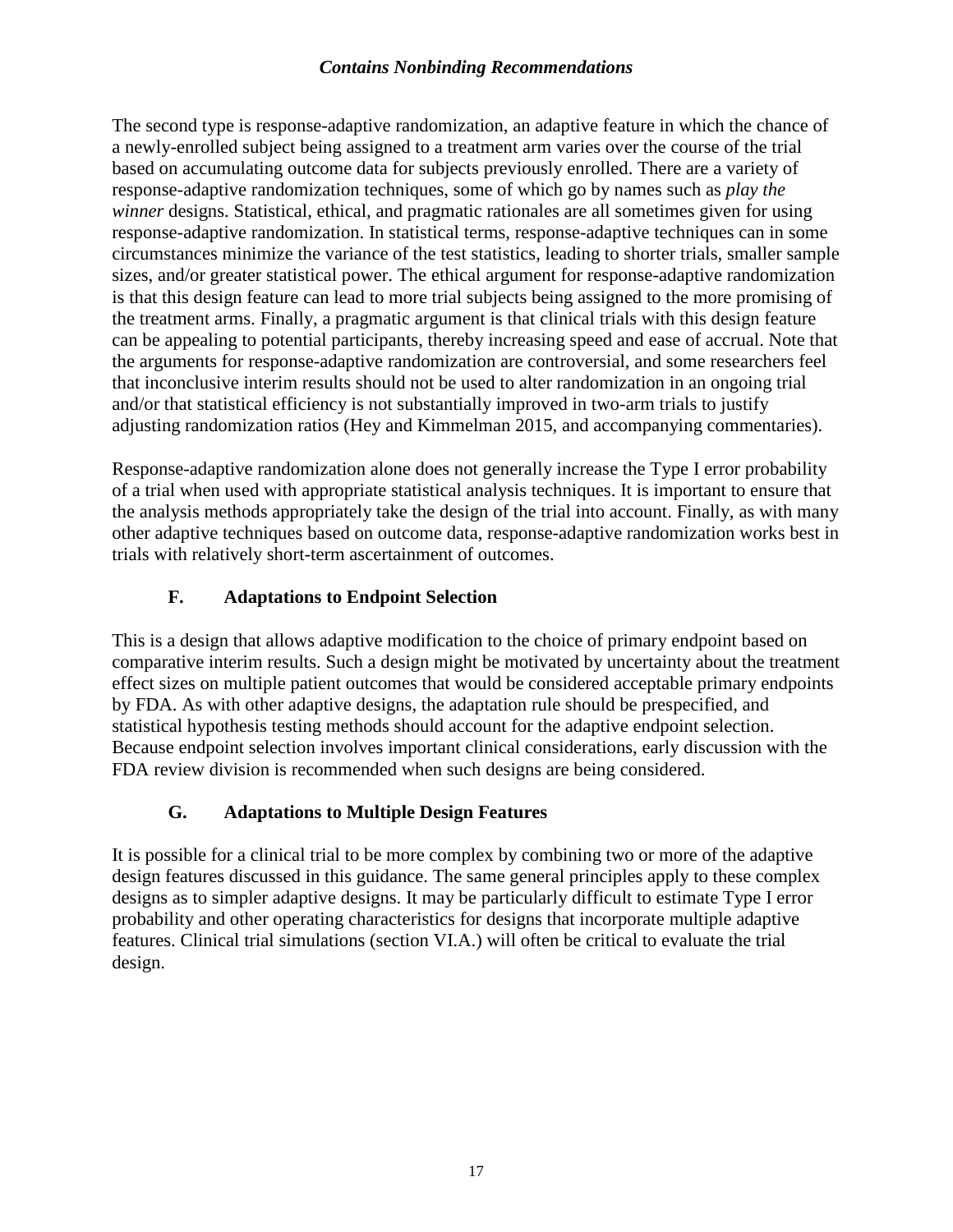# **VI. SPECIAL CONSIDERATIONS AND TOPICS**

#### **A. Simulations in Adaptive Design Planning**

Clinical trial simulations often play a critical role in planning and designing clinical trials in general and are particularly important for adaptive trials. Simulations can be used, for example, to select the number and timing of interim analyses, or to determine the appropriate critical value of a test statistic for declaring efficacy or futility. Simulations can also be useful for comparing the performance of alternative designs. A major use of simulations in adaptive trial design is to estimate trial operating characteristics and to demonstrate that these operating characteristics meet desired levels.

Traditional non-adaptive clinical trials have generally relied on statistical theory to ensure that Type I error probability is controlled at a desired level and to obtain estimates of the power of the trial. In the simplest case, when testing a single endpoint in a fixed-sample size clinical trial design, it can typically be shown that the final test statistic has a certain asymptotic probability distribution, $^{21}$  $^{21}$  $^{21}$  and inference and operating characteristics can then be based on the properties of this distribution. For many adaptive designs, such as traditional group sequential designs, it is similarly possible to derive asymptotic probability distributions mathematically and base inference and planning on those distributions.

For some adaptive designs, however, it either is not possible to derive relevant distributions of test statistics, or the distributions themselves are not computationally tractable. This tends to be the case for more complex adaptive designs, such as designs that adapt several elements or designs that use predictive probability models to determine analysis time points. In these cases, trial operating characteristics can often be estimated by means of clinical trial simulations. For example, for Type I error probability and power, the basic logic of this approach is to simulate many instances of the trial based on various assumptions and evaluate the proportion of simulations that would have met the predetermined bar for supporting a conclusion of effectiveness under each set of assumptions.

For simulations intended to estimate Type I error probability, hypothetical clinical trials would be simulated under a series of assumptions compatible with the null hypothesis. For each set of such assumptions, the proportion of simulated trials that led to a false positive conclusion would be taken as an estimate of Type I error probability under those assumptions. In almost all cases, there are an infinite number of scenarios potentially compatible with the null hypothesis. Identifying which scenarios should be considered when estimating Type I error probability can be challenging and may rely on a combination of medical and mathematical considerations.

These scenarios may include varying assumptions about nuisance parameters. These nuisance parameters can include statistical parameters, such as the variance of a symptom scale or the probability of response in the control group, and also operational parameters, such as the speed of subject accrual to a trial. For example, consider a trial comparing 2-year mortality rates between an experimental therapy and placebo in an oncology indication with very low (for

<span id="page-21-0"></span> $21$  The asymptotic distribution of a test statistic is the approximate probability distribution of that statistic when the sample size gets large.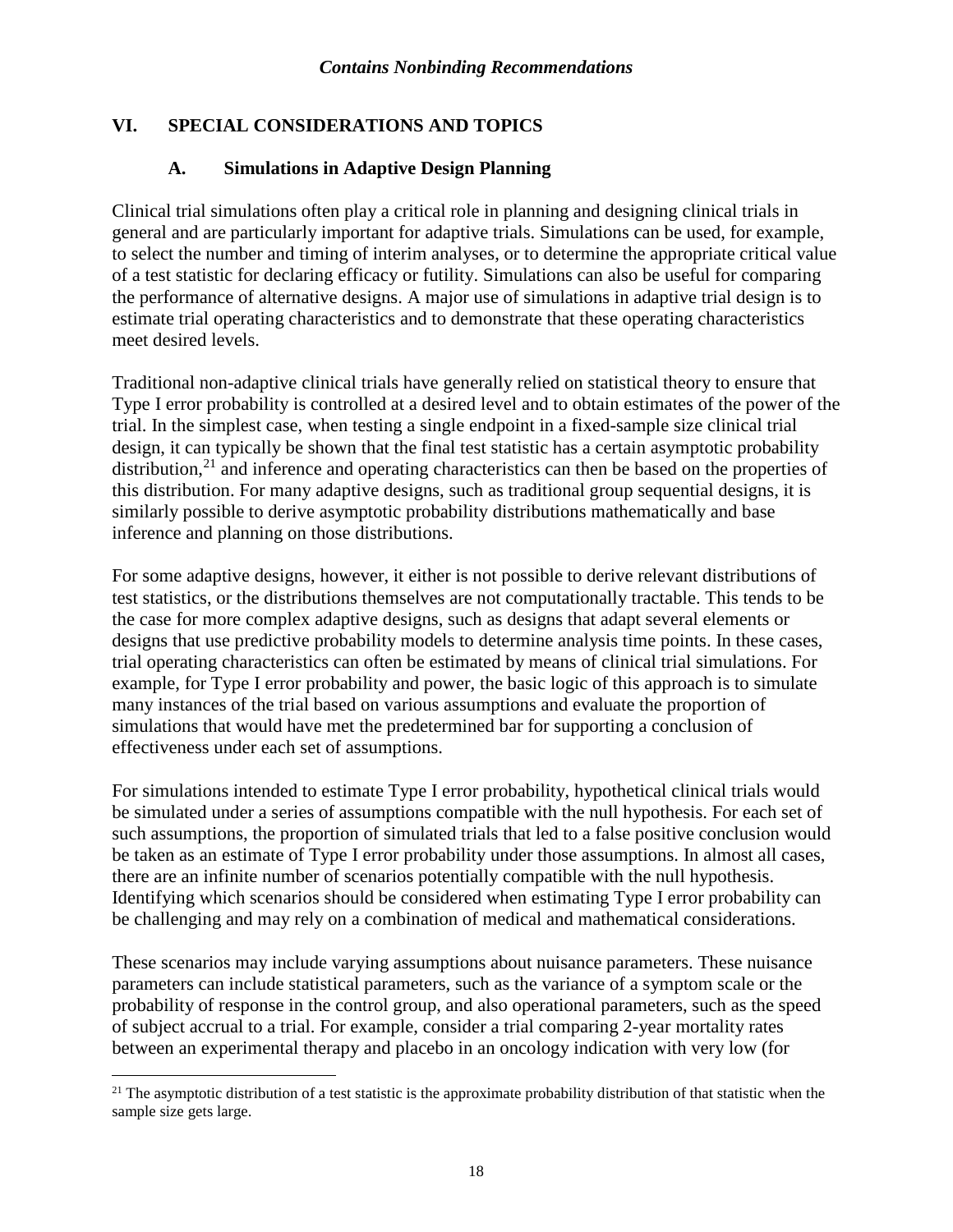example, median 6-month) survival. The null hypothesis is equal mortality rates in the two arms. Possible scenarios consistent with this null hypothesis would include equal mortality rates of 5 percent, of 50 percent, of 99 percent, of 99.01 percent, and so on. While it is impossible to simulate every scenario compatible with the null hypothesis, it may be possible to determine a limited set of scenarios that adequately represent the plausible range of potential false positives. In this example, medical experts might feel comfortable ruling out any scenario with a 2-year placebo mortality rate below 75 percent, for instance, based on literature and clinical experience with the disease. Mathematical considerations can also play a role in determining which scenarios need to be simulated to estimate Type I error probability. It could be possible to argue that certain scenarios necessarily have lower Type I error probability than other scenarios based on monotonicity.

In many cases, it will not be possible to estimate Type I error probability for every set of null assumptions even after taking clinical and mathematical considerations into account. It is common to perform simulations on a grid of plausible values and argue based on the totality of the evidence from the simulations that maximal Type I error probability likely does not exceed a desired level across the range covered by the grid. In the example above, simulations might be performed at placebo and experimental treatment mortality rates equal to 75, 80, 85, 90, 95, and 99 percent. If, in each of these scenarios, estimated Type I error probability was below .025, that could be considered sufficient evidence that Type I error probability was adequately controlled for all scenarios with placebo mortality between 75 and 99 percent. However, with any approach, the evaluation at the end of the trial should consider whether the statistical inference is appropriate and the conclusions are justified in light of the accumulated information about the nuisance parameters. In the example, if the observed placebo mortality rate was unexpectedly 50 percent, additional simulations would be required.

Another complicating factor is the presence of multiple endpoints. If a sponsor would like to test multiple clinical endpoints and control the familywise Type I error probability across all of these endpoints, then simulations of all endpoints for each subject under null hypothesis scenarios should be performed, which could in turn require knowledge of the correlational structure of the multiple endpoints. This can be too complex an issue to address in clinical trial simulation. In some cases, however, it can be argued that assuming independence among multiple endpoints will provide an upper bound on the Type I error probability. This is true, for instance, when using the Bonferroni or Holm approach to control for multiple testing.<sup>[22](#page-22-0)</sup>

It is important to consider the precision of simulated operating characteristics, which depends on the number of simulated trials (iterations). The number of iterations should be sufficient to facilitate an understanding and review of the proposed clinical trial design. Using 100,000 iterations per scenario, for instance, ensures a 95% confidence interval for estimated Type I error probability with a width of approximately  $\pm$  0.1%, which would be sufficient in most cases. This will allow very small differences in estimated Type I error probability to be identified, which may be important in some cases. In general, it is also preferable to use different random seeds for different simulation scenarios; this helps avoid consistently atypical results across scenarios. In

<span id="page-22-0"></span> $^{22}$  Additional discussion on the Bonferroni, Holm, and other multiple testing approaches can be found in the FDA draft guidance for industry *Multiple Endpoints in Clinical Trials* (January 2017)*.* When final, this guidance will represent the FDA's current thinking on this topic.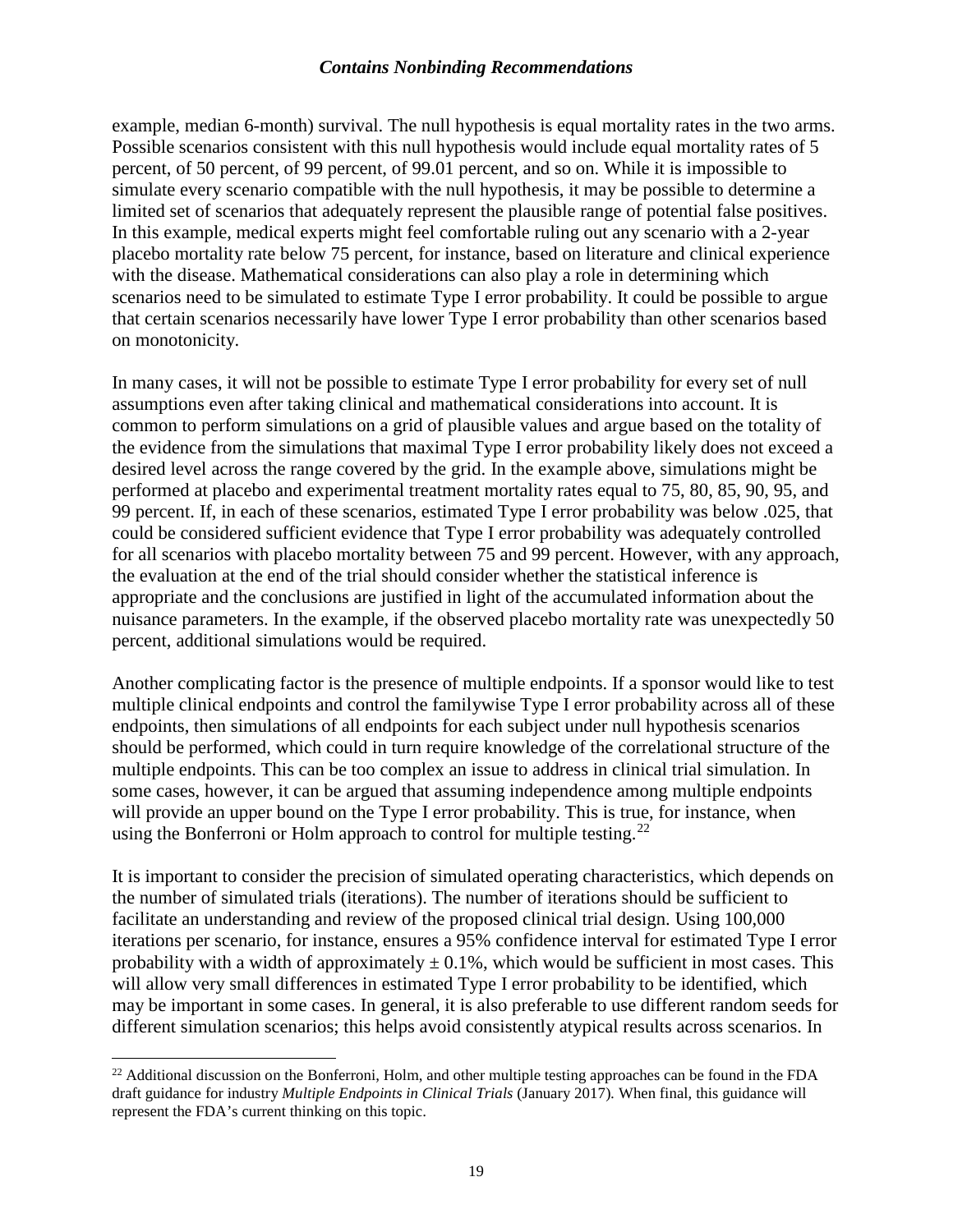some cases, fewer iterations might suffice to evaluate Type I error probability. For example, it might be sufficient to use 10,000 iterations if a particularly fine grid of scenarios is explored and every scenario has an estimated Type I error probability below the desired level. Also, a smaller number of simulations can generally be used if the upper bound of the 95% confidence interval for the Type I error probability estimate is below the desired level.

Clinical trial simulations can also be used to estimate power and other relevant operating characteristics, such as expected sample size, expected duration, and bias in treatment effect estimates, for complex adaptive designs. Similar considerations apply to these estimates as to Type I error probability estimates. The level of precision expected for Type I error probability estimates, however, is generally not needed for other operating characteristics, so it is usually appropriate to investigate a sparser set of scenarios using smaller numbers of iterations for power and other operating characteristics.

# **B. Bayesian Adaptive Designs**

The term *Bayesian adaptive design* has been used to refer to a wide variety of clinical trial designs that use Bayesian statistical reasoning and/or calculations in various ways (Berry, et al. 2010). Some examples of Bayesian adaptive design features are:

- Use of predictive statistical modeling, possibly incorporating information external to a trial, to govern the timing and decision rules for interim analyses
- Use of assumed dose-response relationships to govern dose escalation and selection
- Explicit borrowing of information from external sources, e.g., previous trials, natural history studies, and registries, via informative prior distributions to improve the efficiency of a trial
- Use of posterior probability distributions to form trial success criteria

In general, the same principles apply to Bayesian adaptive designs as to adaptive designs without Bayesian features. Trial designs that use Bayesian adaptive features may rely on frequentist or Bayesian inferential procedures to support conclusions of drug effectiveness. Frequentist inference is characterized by hypothesis tests performed with known power and Type I error probabilities and is often used along with Bayesian computational techniques that rely on noninformative prior distributions. Bayesian inference is characterized by drawing conclusions based directly on posterior probabilities that a drug is effective and has important differences from frequentist inference (Berger and Wolpert 1988). For trials that use Bayesian inference with informative prior distributions, such as trials that explicitly borrow external information, Bayesian statistical properties are more informative than Type I error probability. FDA's draft guidance for industry *Interacting with the FDA on Complex Innovative Clinical Trial Designs for Drugs and Biological Products* (September 2019) provides recommendations on what information should be submitted to FDA to facilitate the review of trial design proposals that use Bayesian inference.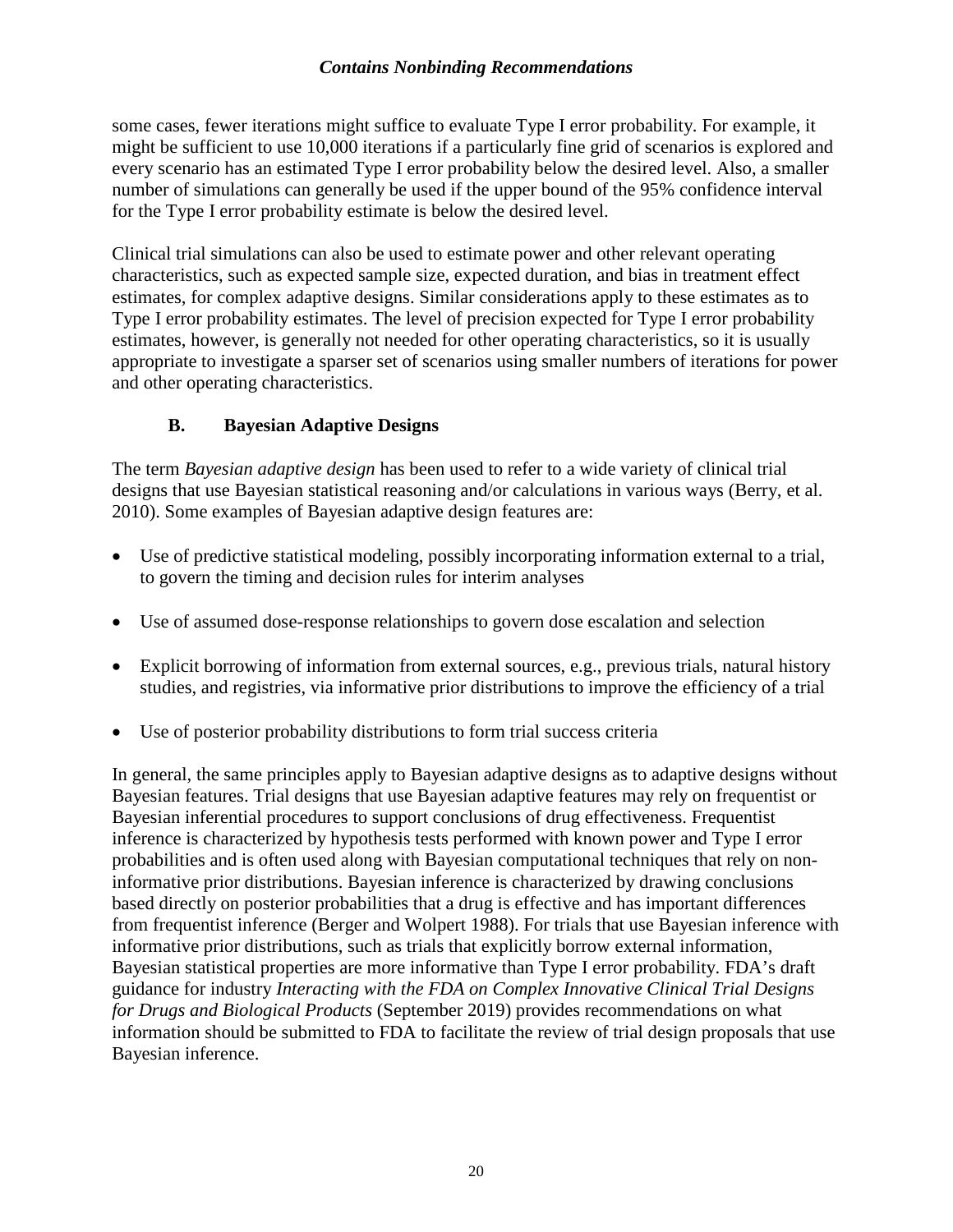One common feature of many Bayesian adaptive designs is the use of simulations (section VI.A.) to estimate trial operating characteristics. Because many Bayesian methods themselves rely on extensive computations (Markov chain Monte Carlo (MCMC) methods and other techniques), trial simulations can be particularly resource-intensive for Bayesian adaptive designs.

## **C. Adaptations in Time-to-Event Settings**

There are certain additional considerations specific to adaptive trials in which the primary endpoint is the time to occurrence of a certain event, such as time to death or time to tumor response. In these trials, power is dependent on the number of events rather than the number of subjects. It is therefore common to target a fixed number of events rather than a fixed number of subjects. Sample size adjustment in these trials has the purpose of modifying the number of events and, therefore, may take the form of modifying the number of subjects, the length of the follow-up period for each subject, or both. In addition, interim analyses in time-to-event settings may utilize information on surrogate or intermediate outcomes, and use of such approaches should be appropriately accounted for in the analysis (see next section for further discussion).

## **D. Adaptations Based on a Potential Surrogate or Intermediate Endpoint**

Most adaptive designs rely on ongoing monitoring of the primary endpoint or endpoints. However, in cases where a potential surrogate or intermediate endpoint<sup>[23](#page-24-0)</sup> exists that is correlated with the primary endpoint, and the primary endpoint itself is difficult or slow to ascertain, an adaptive design can be based on the potential surrogate or intermediate endpoint. For example, consider a trial of a treatment for a cancer where the primary endpoint is overall survival, median survival time is well over 2 years, and tumor response (e.g., complete or partial response) may be anticipated to predict clinical benefit. In this case, it may be sensible to base sample size reassessment or other adaptive features on tumor response rather than mortality. The final evaluation of efficacy would still be based on the primary endpoint (overall survival in this example). Similarly, an adaptive design could be based on a 2-month measurement of patient symptoms when the primary endpoint is the assessment of the same symptom outcome at 6 months. Some approaches involve assumptions about the relationship between the potential surrogate or intermediate endpoint and the primary endpoint, and any evaluation of Type I error probability or other trial operating characteristics should consider the possible effects of misspecification of this relationship. Other approaches do not rely on assumptions about the relationship between the potential surrogate or intermediate endpoint and the primary endpoint (Jenkins et al. 2011; Irle et al. 2012; Magirr et al. 2016).

In adaptive design trials with time-to-event or longitudinal outcomes, using surrogate or intermediate outcome information at the interim analysis can increase the chance of an erroneous conclusion of effectiveness unless appropriate statistical analysis techniques are used. For example, it has been noted (Bauer and Posch 2004) that in trials with time-to-event endpoints, using surrogate information at the time of an interim analysis from subjects for whom events

<span id="page-24-0"></span> $^{23}$  For the purposes of this guidance, a potential surrogate endpoint refers to an endpoint that may be a candidate surrogate endpoint, a reasonably likely surrogate endpoint, or a validated surrogate endpoint, and an intermediate endpoint refers to an intermediate clinical endpoint. See The Biomarkers, EndpointS, and other Tools (BEST) Resource glossary for definitions of these additional terms.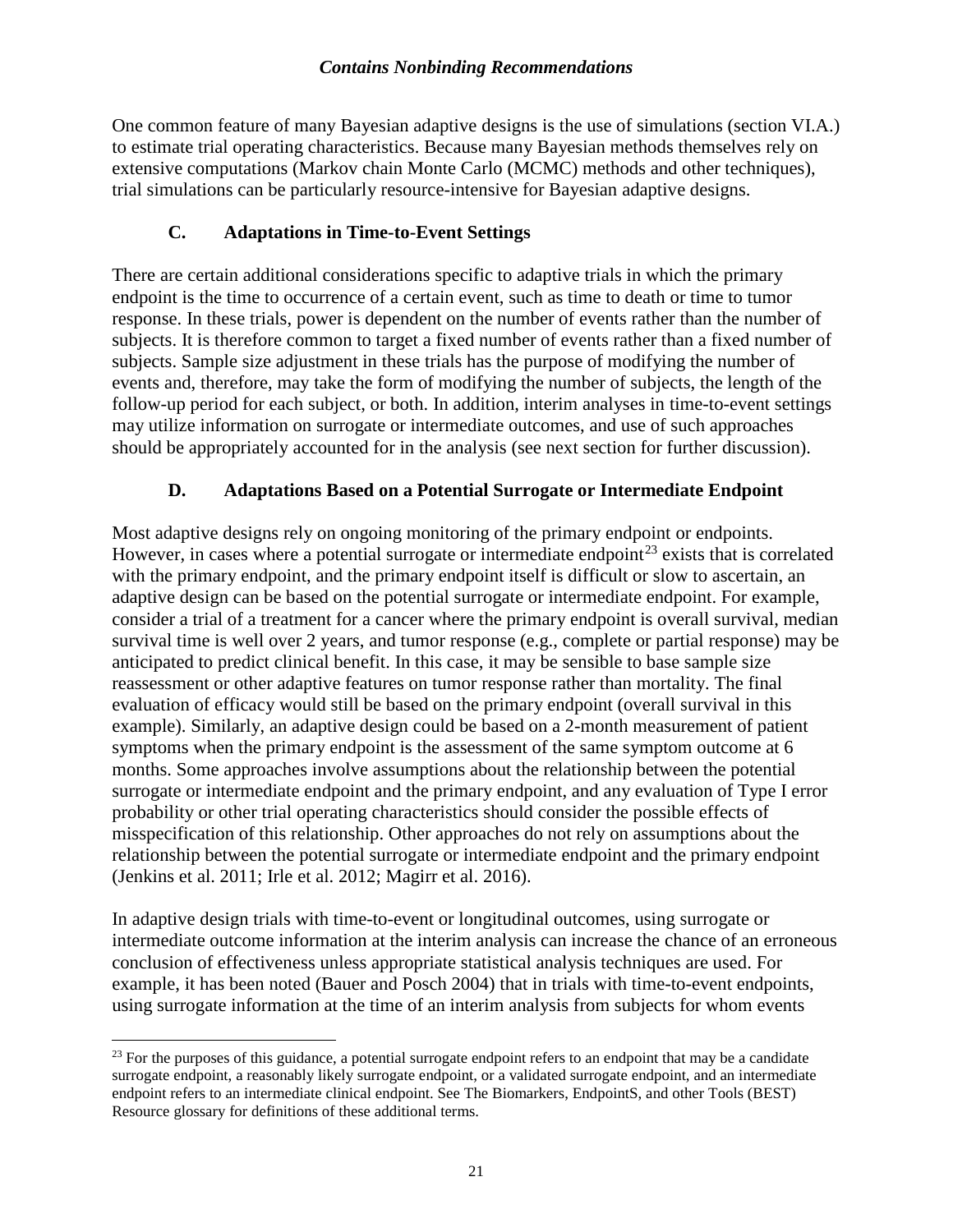have not been observed to help predict future event times can lead to Type I error probability inflation. Additional safeguards such as limitation of access to comparative interim results and prespecification of an adaptation rule that relies on only the primary endpoint can help increase confidence that such unplanned approaches were not carried out. See section VII. for additional discussion.

# **E. Secondary Endpoints**

Most clinical trials have one or more secondary endpoints specified in addition to the primary endpoint,  $24$  and adaptive designs can have consequences for the analysis of these secondary endpoints. Consider group sequential designs: It is widely understood that multiple analyses of the primary endpoint can inflate the Type I error probability and lead to biased estimation of treatment effects on that endpoint. Less well appreciated, however, is that Type I error probability inflation and biased estimation can also apply to any endpoint correlated with the primary endpoint (Hung et al. 2007). Most secondary endpoints in clinical trials are correlated with the primary endpoint, often very highly correlated. For some designs such as group sequential approaches, methods exist to adjust secondary endpoint analyses for the adaptation (Glimm et al. 2010). Without such adjustment, appropriate caution should be applied in interpreting secondary endpoint results.

# **F. Safety Considerations**

Although adaptive design clinical trial planning often focuses on outcomes intended to demonstrate effectiveness, safety objectives also play a critical role. First, there are cases where adaptations are planned on safety rather than efficacy endpoints. One example is early-phase dose-ranging trials in oncology that attempt to identify a maximum tolerated dose using the CRM or other adaptive techniques. Another example is the Rotavirus Efficacy and Safety Trial (REST) that formed a primary basis for the 2006 approval of a rotavirus vaccine, RotaTeq (Heyse et al. 2008). REST was a group sequential trial designed to evaluate the risk of intussusception, a serious gastrointestinal condition, in up to 100,000 infants, of whom a subset was used for an efficacy evaluation.

Second, the acquisition of sufficient safety information to support product approval is usually a major concern in trials that adapt on efficacy endpoints. Trials with early stopping for strong evidence of effectiveness still need to collect sufficient safety data to allow for a reliable benefitrisk evaluation of the investigational drug and to inform labeling. For this reason, the size of a safety database should be taken into account when planning the number, timing, and stopping boundaries of interim analyses. In particular, the timing of interim analyses may be restricted by the expectation for a minimum number of patients studied and a minimum length of exposure to ensure a reliable safety evaluation.

Finally, it is important to consider whether certain adaptations can potentially put trial subjects at unnecessary risk. This can be a concern in particular in early-phase dose-escalation trials.

<span id="page-25-0"></span> <sup>24</sup> See the FDA draft guidance for industry *Multiple Endpoints in Clinical Trials* (January 2017) for a discussion of general considerations in the evaluation of multiple endpoints in clinical trials. When final, this guidance will represent the FDA's current thinking on this topic.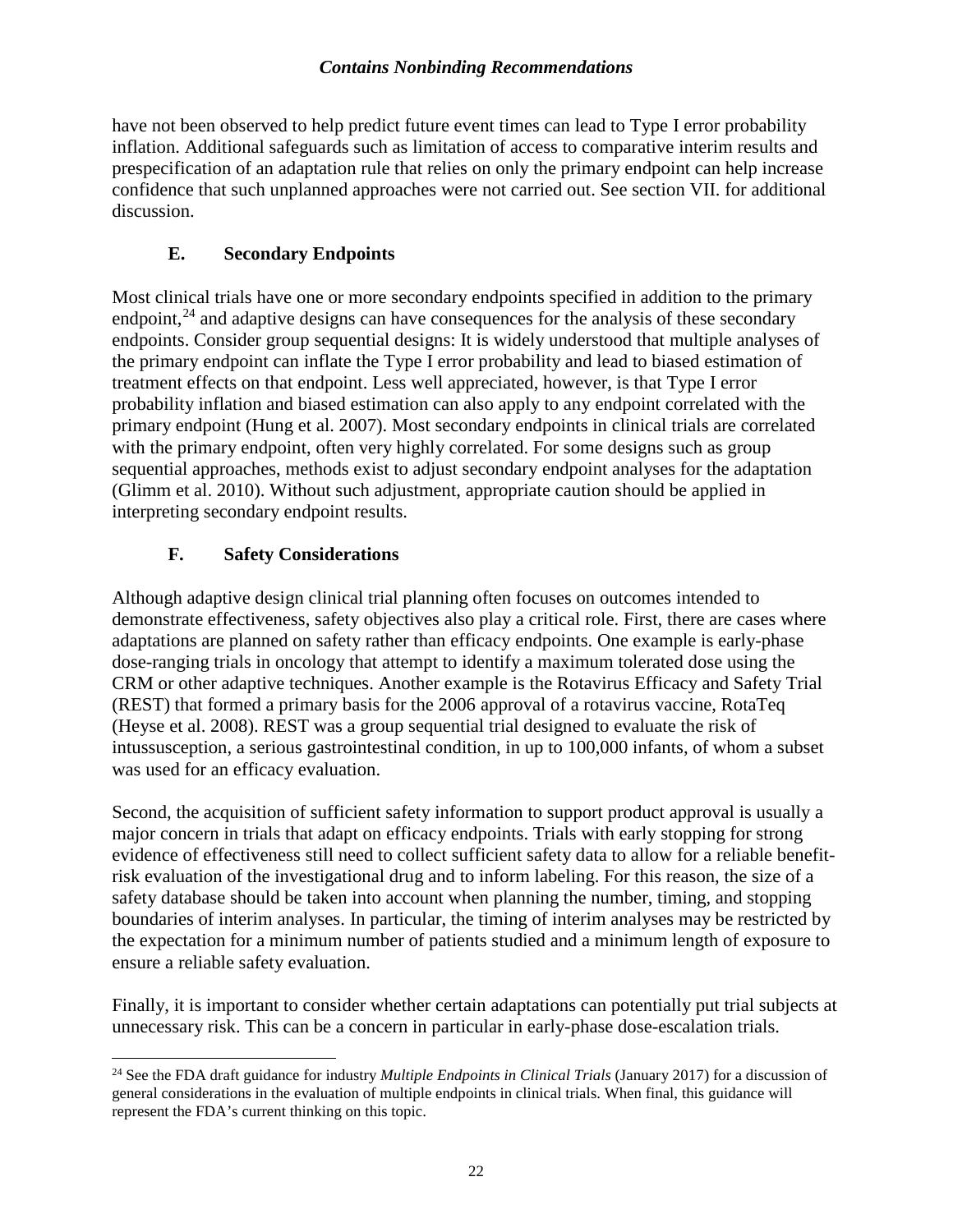Adaptation rules that allow for successive cohorts of subjects to receive quickly escalating doses could lead to subjects receiving unsafe high doses that would have been avoided by a design with more gradual dose-escalation. This is particularly true when there is a possibility for serious adverse events with a delayed onset of action of the investigational drug. For this reason, the speed of escalation should be considered in choosing a specific adaptation rule in an adaptive dose-escalation trial.

## **G. Adaptive Design in Early-Phase Exploratory Trials**

Exploratory trials in drug development are intended to obtain information on a wide range of aspects of drug use that guide later decisions on how best to study a drug (e.g., choices of dose, regimen, population, concomitant treatments, or endpoints). There can be a series of separate early trials in which different aspects of the drug's effect are sequentially examined or a more complex trial attempting to evaluate multiple different aspects simultaneously. The flexibilities offered by adaptive designs may be particularly useful in this exploratory period of development by allowing initial evaluation of a broad range of choices. Using adaptive designs in early development trials to learn about various aspects of dosing, exposure, pharmacodynamics, variability in patient response, or response modifiers offers sponsors opportunities that can improve the designs and possibly the chances of success of later-phase trials.

Although exploratory trials do not generally have the same regulatory expectations as trials intended to provide substantial evidence of effectiveness in terms of statistical rigor and operating characteristics, it is still important to be aware of the potential for erroneous conclusions in exploratory trials. For example, flaws in an exploratory multiple-dose comparison trial could lead to suboptimal dose selection for a subsequent confirmatory trial, with a resultant failure to show effectiveness or a finding of unnecessarily excessive toxicity. Thus, following good principles of adaptive trial design for exploratory trials can decrease the risk of adversely affecting the development program.

# **H. Unplanned Design Changes Based on Comparative Interim Results**

When trial data are examined in a comparative interim analysis, data analyses that were not prospectively planned as the basis for adaptations may unexpectedly appear to indicate that some specific design change (e.g., restricting analyses to some population subset, dropping a treatment arm, adjusting sample size, modifying the primary endpoint, or changing analysis methods) is ethically important or might increase the potential for a statistically significant final trial result. For example, unexpected lack of treatment adherence in one arm of a multiple-arm trial might motivate dropping that treatment arm. Such revisions based on non-prospectively planned analyses can create difficulty in controlling the Type I error probability and in interpreting the trial results. Sponsors are strongly discouraged from implementing such changes without first meeting with FDA to discuss the changes being considered, provided patient safety is not compromised.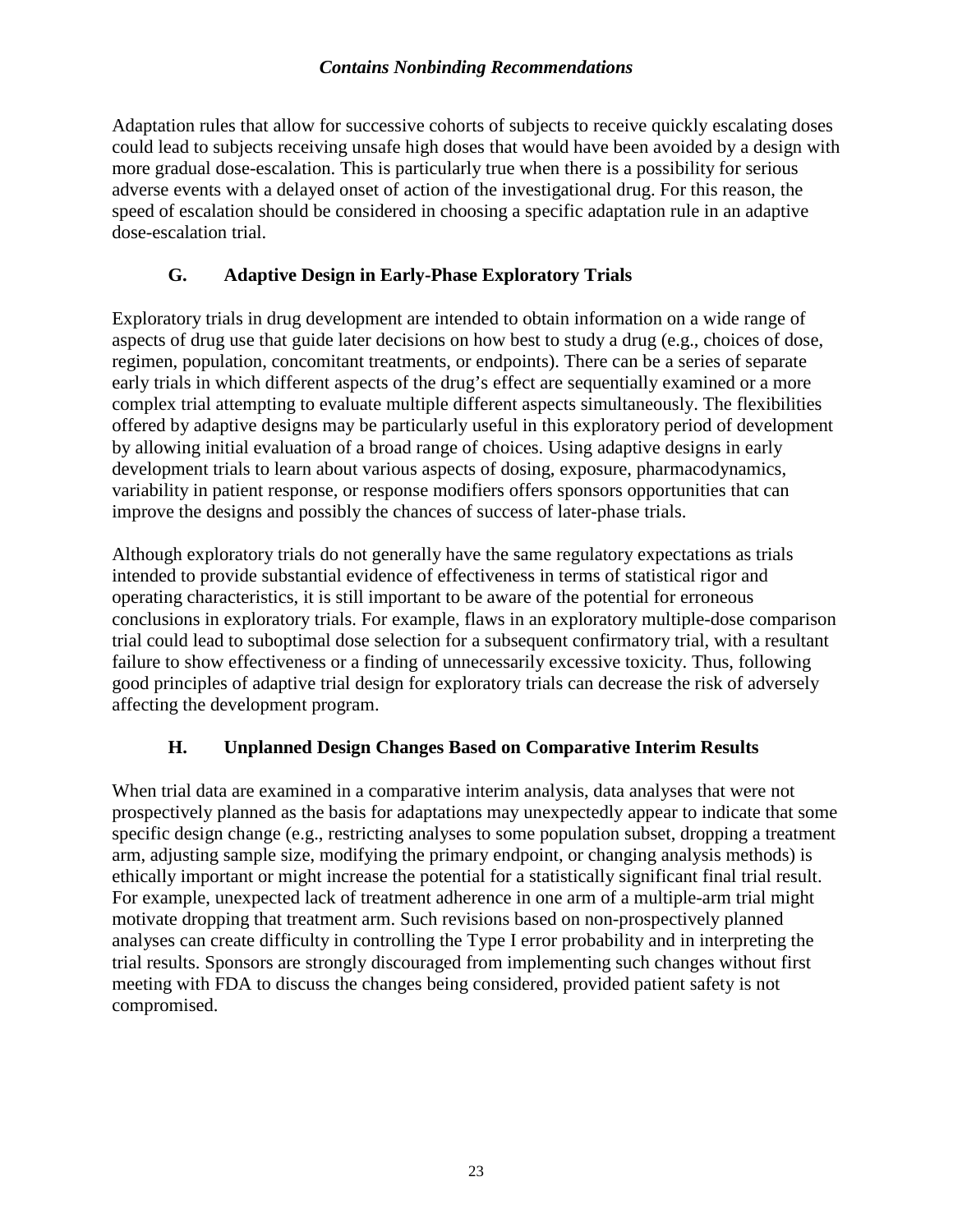## **I. Design Changes Based on Information From a Source External to the Trial**

Unpredictable events that occur outside of an ongoing trial during the course of drug development programs may provide important new information relevant to the ongoing trial and may motivate revisions to the trial design. For example, there may be unexpected safety information arising from a different study (perhaps in a different patient population), new information regarding the disease pathophysiology or patient characterization that identifies disease subtypes, new information on pharmacokinetics or pharmacodynamic responses to the drug, or other information that might have led to a different trial design had the information been known when the trial was designed. When this occurs, there may be reason to revise the trial design in some manner rather than, for example, terminating the existing trial and starting a new trial with a modified design. In cases of serious safety concerns, and particularly in large trials, revising the trial design may be critical to allowing the trial to continue. Well-motivated design changes based on only information external to the trial do not affect the validity of statistical inference and will often be considered acceptable to the Agency. Practically, it is very challenging to ensure that a decision to modify a trial was based entirely on external information except in cases where the sponsor is completely blinded to comparative interim results. This is one reason why limitation of access to comparative interim results is so important. See section VII. for additional discussion.

# **VII. MAINTAINING TRIAL INTEGRITY**

In general, it is strongly recommended that access to comparative interim results be limited to individuals with relevant expertise who are independent of the personnel involved in conducting or managing the trial and have a need to know. Ensuring that patients, investigators and their staff, and sponsor personnel do not have access to comparative interim results serves two important purposes. First, it provides the greatest confidence that potential unplanned design modifications are not motivated in any way by accumulating data. For example, knowledge of comparative interim results by trial management personnel may make it difficult for regulators to determine whether a protocol amendment seemingly well-motivated by information external to the trial was influenced, in any way, by access to accumulating comparative data. If it is thought that design changes may have been influenced by comparative interim results, appropriate statistical methods to control the chance of erroneous conclusions and to produce reliable estimates may not be known, may be challenging to implement, or may greatly reduce the efficiency of the trial.

Second, limitation of access to comparative interim results provides the greatest assurance of quality trial conduct. Knowledge of accumulating data by trial investigators can adversely affect patient accrual, adherence, retention, or endpoint assessment, compromising the ability of the trial to reliably achieve its objective in a timely manner (Fleming et al. 2008). Issues with trial conduct are difficult to predict and generally impossible to adjust for in statistical analyses. Therefore, a clinical trial with an adaptive design should include rigorous planning, careful implementation, and comprehensive documentation of approaches taken to maintain confidentiality of comparative interim results and to preserve trial integrity.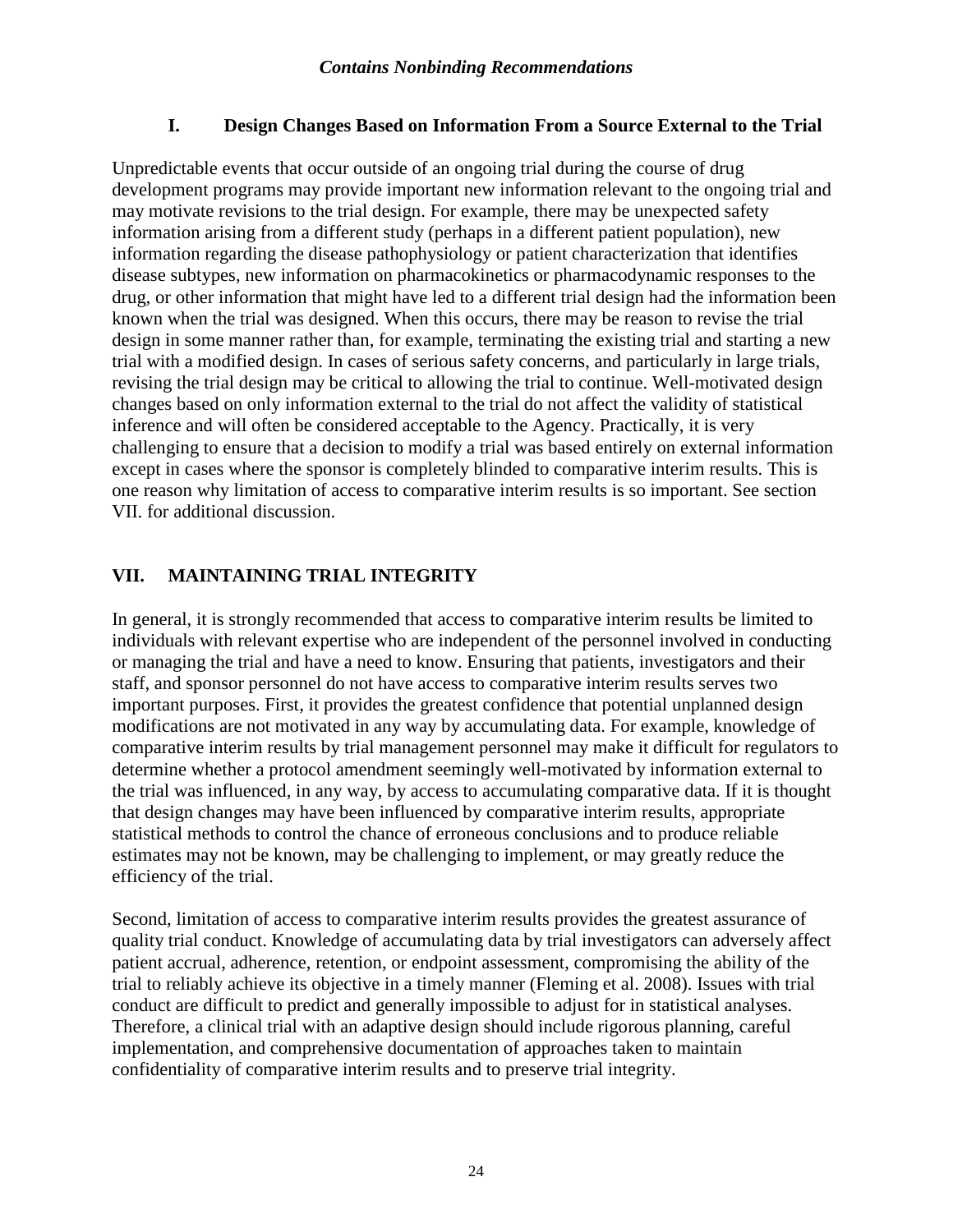There are multiple potential models for implementing a plan for the sponsor to limit access to comparative data in an adaptive design trial. A dedicated independent adaptation body could be established, exclusive of a DMC, if one exists. Alternatively, the adaptive decision-making role could be assigned to the DMC, although its primary responsibility should remain to ensure patient safety and trial integrity.<sup>[25](#page-28-0)</sup> This latter model might best be reserved for group sequential designs and other straightforward adaptive designs with simple adaptation algorithms. There are arguments favoring both approaches. For example, use of separate bodies might facilitate the inclusion of more relevant expertise on each committee and allow the DMC to most effectively focus on its primary responsibilities. On the other hand, use of a single body such as a DMC for both purposes avoids the logistical challenges of determining information sharing with and interactions between multiple monitoring groups.

Regardless of the approach chosen, the committee tasked with making adaptation recommendations should have members with the proper expertise, including a statistician or statisticians who are knowledgeable about the adaptation methodology, the data monitoring plan, and the decision rules. Furthermore, the responsibility of this committee should be to make adaptation recommendations or decisions based on appropriately implementing a carefully designed and prespecified adaptation plan, not to identify potential design aspects to adapt after reviewing comparative interim results. Therefore, it is important for the DMC and/or adaptation committee to be involved at the design stage in extensive discussions with the sponsor about hypothetical scenarios and whether actions dictated by the adaptation plan would be considered reasonable by all involved parties.

Safeguards should be in place to ensure that the persons responsible for preparing and reporting interim analysis results to the DMC or the adaptation committee are physically and logistically separated from the personnel tasked with managing and conducting the trial, whether those personnel reside within the sponsor organization, another organization such as a contract research organization (CRO), or both. This practice will help ensure that persons involved in the day-to-day management and conduct of the trial do not have access to treatment assignments or comparative results, even inadvertently. Similarly, recommendations from the DMC or adaptation committee back to the sponsor should generally exclude any details of the interim analysis results for the reasons cited above.

Although it is generally recommended that no sponsor representatives have access to comparative interim results, there are situations where limited access for specific sponsor personnel can be justified. For example, some adaptive trials may involve decisions, such as dose selection, that are typically the responsibility of the sponsor in non-adaptive settings and have important long-term implications for the drug development program. Limited access by sponsor personnel might be justifiable in such circumstances; for example, if a small number of sponsor representatives are involved, the individuals allowed access are not otherwise involved in trial conduct or management, and appropriate procedures are put in place to ensure that comparative interim results remain unknown to other key parties, such as patients, investigators, and the trial steering committee. However, risks to trial integrity are most easily minimized by completely

<span id="page-28-0"></span> <sup>25</sup> See the FDA guidance for clinical trial sponsors *Establishment and Operation of Clinical Trial Data Monitoring Committees* (March 2006) for a detailed discussion of the roles, responsibilities, and operating procedures of DMCs in clinical trials.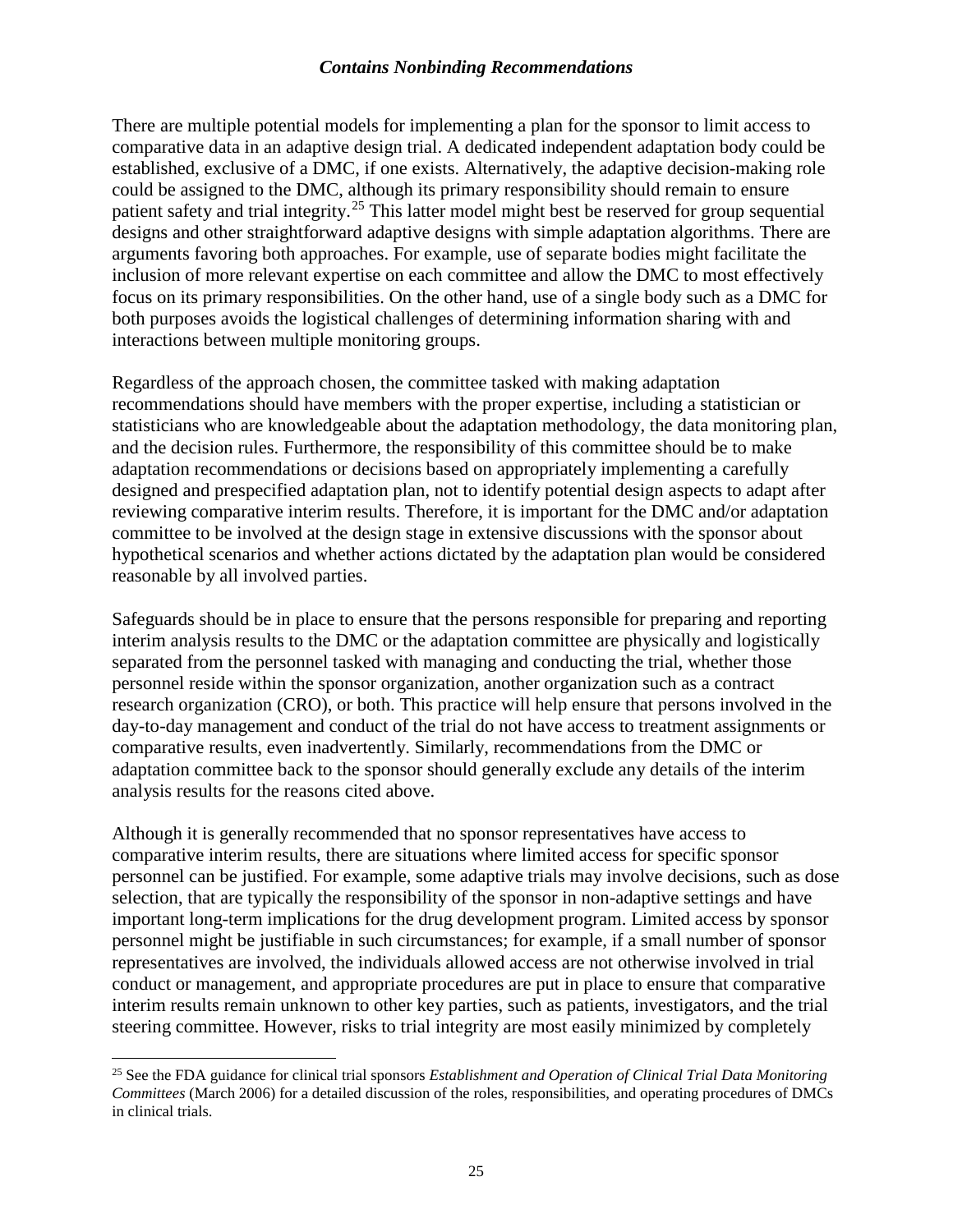restricting sponsor access to comparative interim results, and this is likely to be achievable in most circumstances through extensive planning and discussion between the sponsor and the DMC or adaptation committee at the design stage.

Appropriate limitation of access entails carefully planned procedures to maintain and verify confidentiality, as well as documentation of monitoring and adherence to the operating procedures. Approaches typically include the use of confidentiality agreements for persons with access to interim data; the use of logistical or physical firewalls that prevent access by trial personnel to any data that include information that might allow one to infer treatment assignment; and development and use of a data access plan that identifies who has access to confidential data, when that access occurs, and what types of data and results are involved. Important documentation is discussed in more detail in section VIII.

There is also potential in adaptive trials for knowledge of the adaptation decision to convey information about the interim results. Knowledge of a sample size modification algorithm and the adaptively chosen sample size, for example, can allow back-calculation of the interim estimate of the treatment effect. Therefore, steps should be taken where possible to minimize the information that can be inferred by observers. Prespecification of the adaptation rule remains critical, although the protocol could perhaps outline only the general approach, with details on the specific algorithm reserved for documents such as the DMC charter or adaptive design charter that are made available to fewer individuals. Careful consideration and planning with respect to the extent of information that is disseminated following an interim analysis is also important. In general, investigators and trial participants should be shielded as much as possible from knowledge of adaptive changes. For example, if the sample size is increased after an interim analysis, trial sites could be informed that the targeted enrollment number has not been reached rather than being notified of the specific targeted final sample size. The use of a discretized rather than a continuous adaptation decision threshold is another possible approach to limit the knowledge that can be inferred to help minimize risks to trial integrity.

## **VIII. REGULATORY CONSIDERATIONS**

#### **A. Interactions With FDA**

The purpose and nature of interactions between a trial sponsor and FDA vary depending on the stage of development. The increased complexity of some adaptive trials and uncertainties regarding their operating characteristics may warrant earlier and more extensive interactions than usual. Early in the development of a drug, FDA's review of a trial protocol typically focuses on the safety of trial participants rather than the validity of inference about pharmacologic activity or efficacy. However, as resources allow, FDA might review exploratory protocols to consider the relevance of the information being gathered to guide the design of later trials. Sponsors who have questions about adaptive design elements in an early-phase exploratory trial should seek FDA feedback by requesting a meeting (or written responses only) addressing those questions. For example, discussion of the plans for an adaptive trial can be the basis for requesting a Type C meeting. FDA's ability to address such requests early in development may be limited and will depend on competing workload priorities and on the specifics of the development program.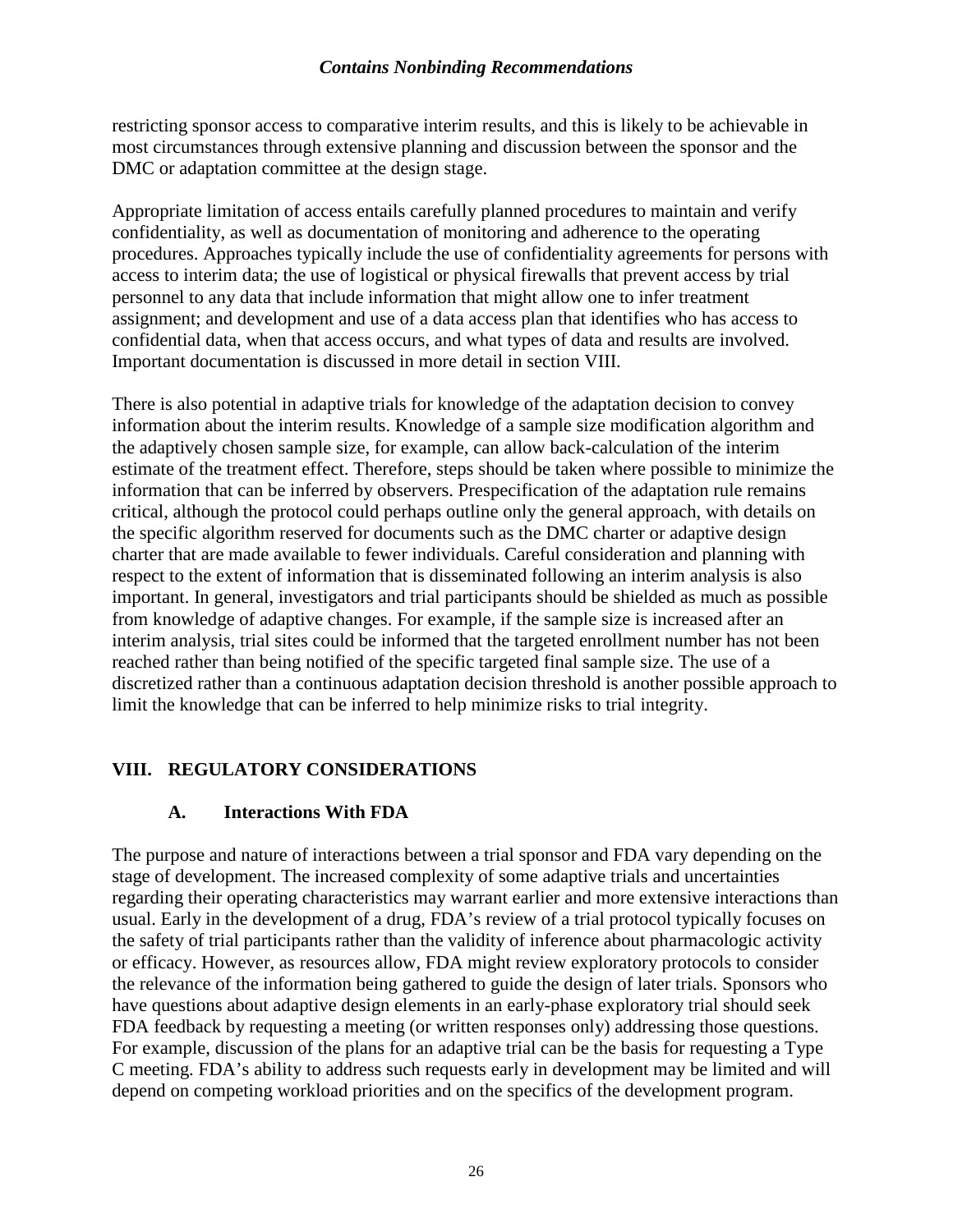At later phases of development, FDA will have a more extensive role in evaluating the design and analysis plan to ensure that the trial will provide sufficiently reliable results to inform a regulatory decision. Regulatory mechanisms for obtaining formal, substantive feedback from FDA on later stage clinical trials are well-established and include, for example, EOP2 meetings. Depending on the preexisting knowledge regarding the drug and its intended use, and the nature of the adaptive features, an EOP2 meeting may be the appropriate setting for a sponsor to obtain feedback, or earlier interactions with FDA may be advisable (e.g., at a Type C or EOP2A meeting). Earlier interactions can help allow time for iterative discussions without slowing product development.

FDA's review of complex adaptive designs often involves challenging evaluations of design operating characteristics, usually requiring extensive computer simulations, as well as increased discussion across disciplines and FDA offices about the evaluations. This may make it difficult for FDA to adequately review such designs under short timelines. Given the timelines (45-day responses) and commitments involved with special protocol assessments (SPAs), we recommend the submission of SPAs for trials with complex adaptive designs only if there has been extensive previous discussion between FDA and the sponsor regarding the proposed trial and design.

FDA's review of proposed late-phase adaptive clinical trials will include considerations about whether the design and analysis plan satisfy the key principles outlined in this guidance. In particular, the sponsor should prespecify the details of the adaptive design and explain how the chance of erroneous conclusions will be adequately controlled, estimation of treatment effects will be sufficiently reliable, and trial integrity will be appropriately maintained. Furthermore, it is good practice for a sponsor to have explored a variety of adaptive and non-adaptive design options in planning and to discuss its considerations in choosing the proposed adaptive design with the Agency.

Although FDA should be advised during the course of a trial of any proposed unplanned changes to the trial design (usually through protocol amendments), the Agency will generally not be involved in the prospectively planned adaptive decision-making. This is the responsibility of the sponsor, typically through the use of a committee (such as a DMC) designated to implement the adaptive design. Meeting minutes from open sessions of a monitoring committee may be requested by the Agency during an ongoing trial, but meeting minutes of closed sessions or any other communication or information about comparative interim results should be kept confidential until the conclusion of the trial, except in unusual circumstances where patients' safety is at risk.

# **B. Documentation Prior to Conducting an Adaptive Trial**

To allow for a thorough FDA evaluation, the documented plan for a clinical trial with an adaptive design will necessarily be more complex than for a trial with a non-adaptive design. In addition to the typical components of a non-adaptive clinical trial protocol and statistical analysis plan, such as those discussed in the ICH guidance *E9 Statistical Principles for Clinical Trials*, documentation submitted to the Agency prior to initiation of an adaptive design trial should include the following: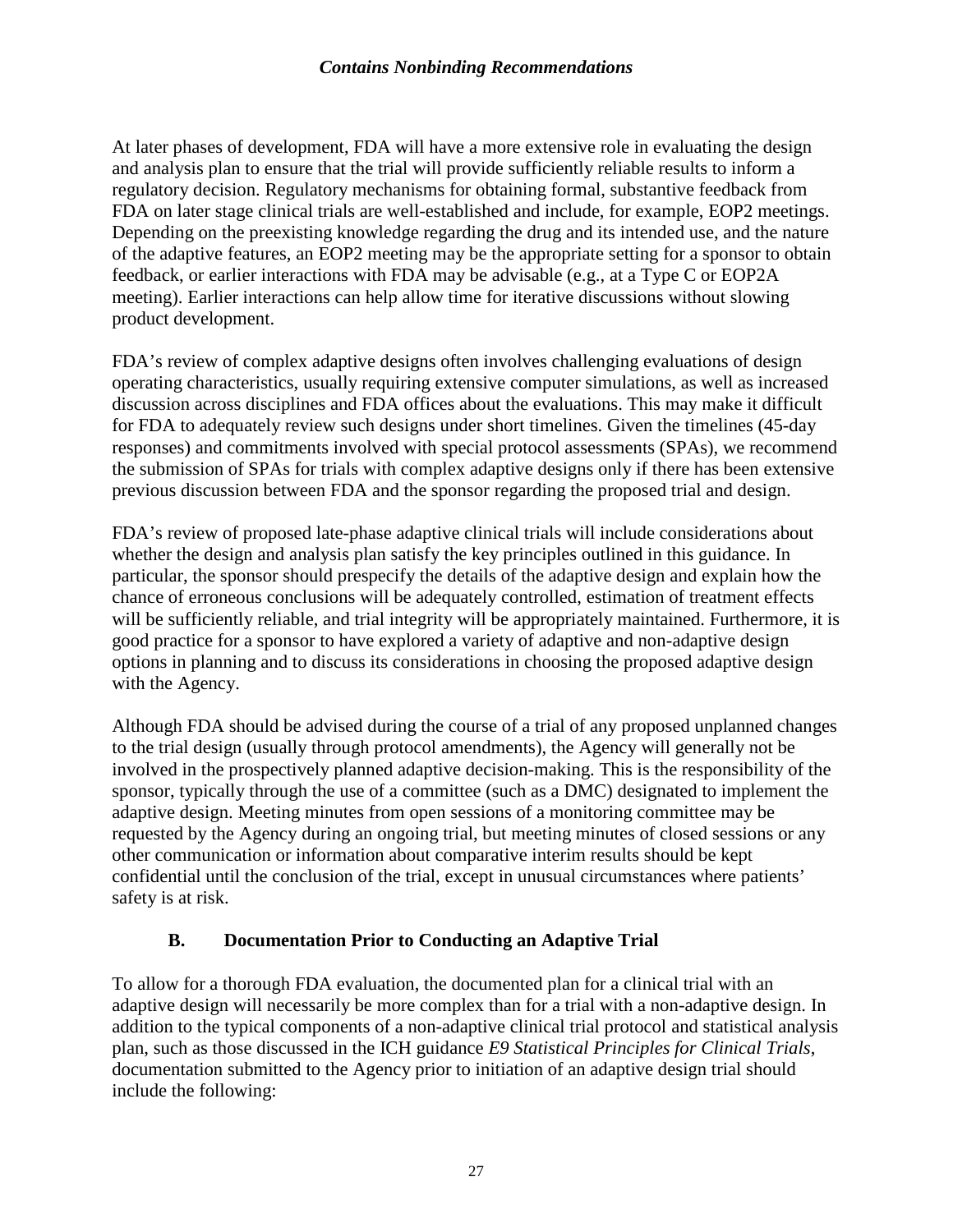- A rationale for the selected design. As discussed in other sections, it is good practice to evaluate the important operating characteristics of the proposed design as compared to alternative adaptive and non-adaptive designs, and it can be useful to submit such information to FDA. However, the ultimate choice of design is the sponsor's responsibility.
- A detailed description of the adaptation plan, including the anticipated number and timing of interim analyses, the specific aspects of the design that may be modified, and the rule that will be used to make adaptation decisions.
- Information on the roles of the bodies responsible for implementing the adaptive design, such as the DMC and/or the dedicated adaptation committee, if applicable.
- Prespecification of the statistical methods that will be used to produce interim results, guide adaptation decisions, carry out hypothesis tests, estimate treatment effects, and estimate uncertainty in the treatment effect estimates at the end of the trial. Software to carry out interim and final analyses should be prespecified. If novel or custom software will be used, sufficient information should be submitted to FDA before the trial to ensure there is no ambiguity in the statistical procedures that will be performed. This information might include computer code when applicable.
- Evaluation and discussion of the design operating characteristics, which should typically include Type I error probability; power; expected, minimum, and maximum sample size; bias of treatment effect estimates; and coverage of confidence intervals. Such evaluations might be achieved through analytical calculations and/or computer simulations. If operating characteristics are evaluated analytically, appropriate details (e.g., literature references or proofs) for the methodology should be submitted.
- In cases where simulations are the primary or sole technique for evaluating trial operating characteristics as defined above, a detailed simulation report should be submitted, including:
	- o An overall description of the trial design.
	- o Example trials, in which a small number of hypothetical trials are described with different conclusions, such as a positive trial with the original sample size, a trial stopped for futility after the first interim look, a positive trial after increasing the sample size, etc.
	- o A description of the set of parameter configurations used for the simulation scenarios, including a justification of the adequacy of the choices.
	- o The number of simulated trials (iterations) evaluated for each scenario and a rationale for the adequacy of this number.
	- o Simulation results detailing the estimated operating characteristics under the various scenarios.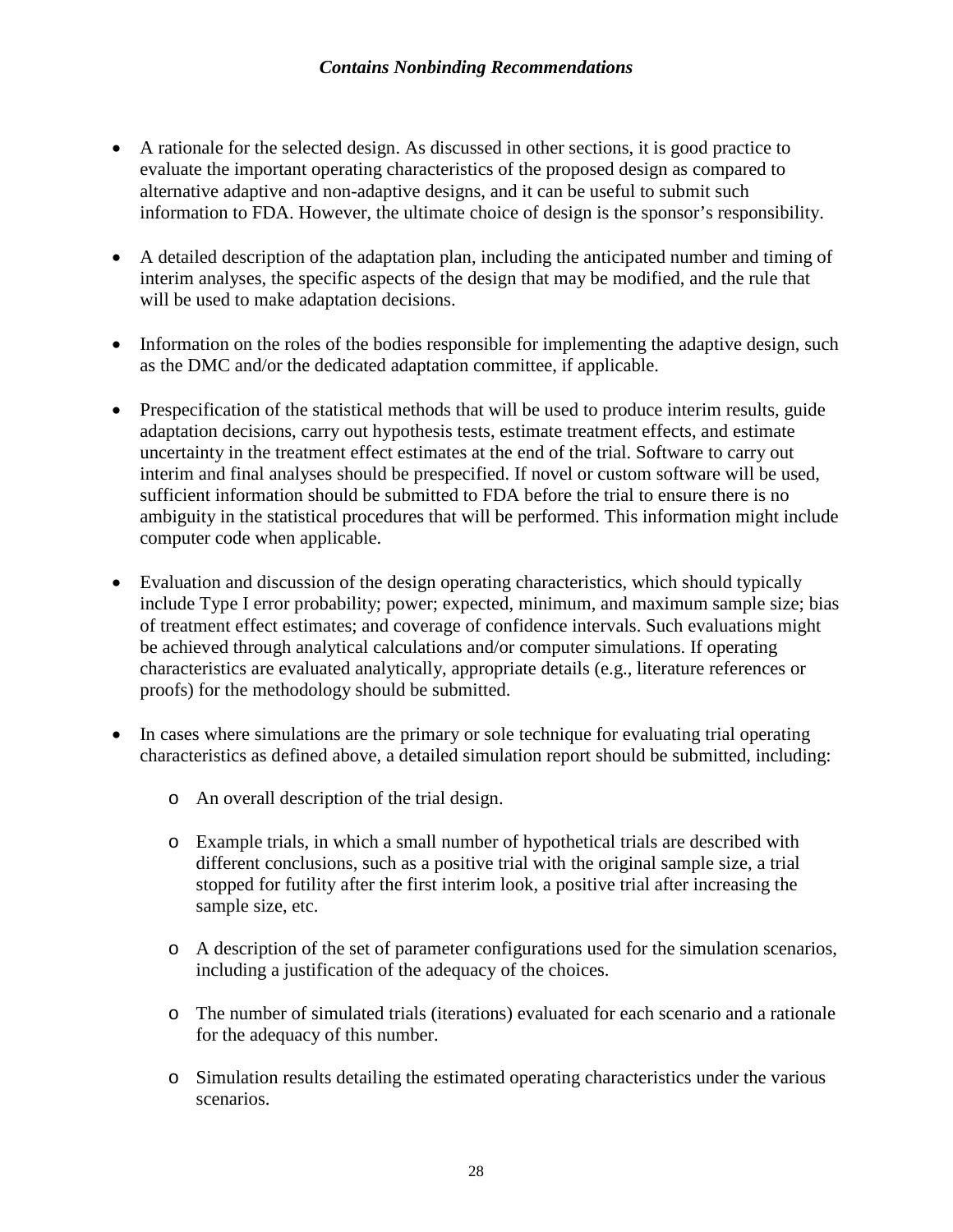- o Simulation code. Because FDA reviewers will need to verify simulation studies used to evaluate trial operating characteristics, it is important to document the software package used for simulations and, if custom software was used, to provide the code used for the simulations. When code is provided, it should be readable and adequately commented. The code should include the random seeds used to generate the simulation results. It is also helpful to provide code written in widely-used statistical programming languages. Even in cases where another language has been used to generate simulation results (typically for reasons of computational efficiency), it can be helpful to provide a runnable version of the code in a widely-used statistical programming language to facilitate the simulation review. In some cases, it will be important to include additional detailed information, such as formulas and instructions for use of simulation code.
- o A summary providing overall conclusions.
- A comprehensive written data access plan defining how trial integrity will be maintained in the presence of the planned adaptations. This documentation should include information regarding: (1) the personnel who will perform the interim analyses; (2) the personnel who will have access to interim results; (3) how that access will be controlled; (4) how adaptive decisions will be made; and (5) what type of information will be disseminated following adaptive decisions, and to whom it will be disseminated. The data access plan should describe what information, under what circumstances, is permitted to be passed on to the sponsor or investigators. In addition, it is recommended that sponsors establish procedures to evaluate compliance with the data access plan and to document all interim meetings of the committee tasked with making adaptation decisions (i.e., the DMC or adaptation committee). For example, interim meetings should be documented with written meeting minutes describing what was reviewed, discussed, and decided.

This written documentation could be included in the clinical trial protocol and/or in separate documents such as a statistical analysis plan, a DMC charter, or an adaptation committee charter. Although different types of information might be included in different documents, all important information described above should be submitted to FDA during the design stage so that the review division has sufficient time to provide feedback prior to initiation of the trial.

# **C. Evaluating and Reporting a Completed Trial**

A marketing application to FDA that relies on a trial with an adaptive design should include sufficient information and documentation to allow FDA to thoroughly review the results. In particular, in addition to the typical content of an NDA or a BLA,<sup>[26](#page-32-0)</sup> the application should include the following:

<span id="page-32-0"></span> <sup>26</sup> See, for example, the FDA draft guidance for industry *Providing Regulatory Submissions in Electronic Format — Certain Human Pharmaceutical Product Applications and Related Submissions Using the eCTD Specifications* (July 2019). When final, this guidance will represent the FDA's current thinking on this topic.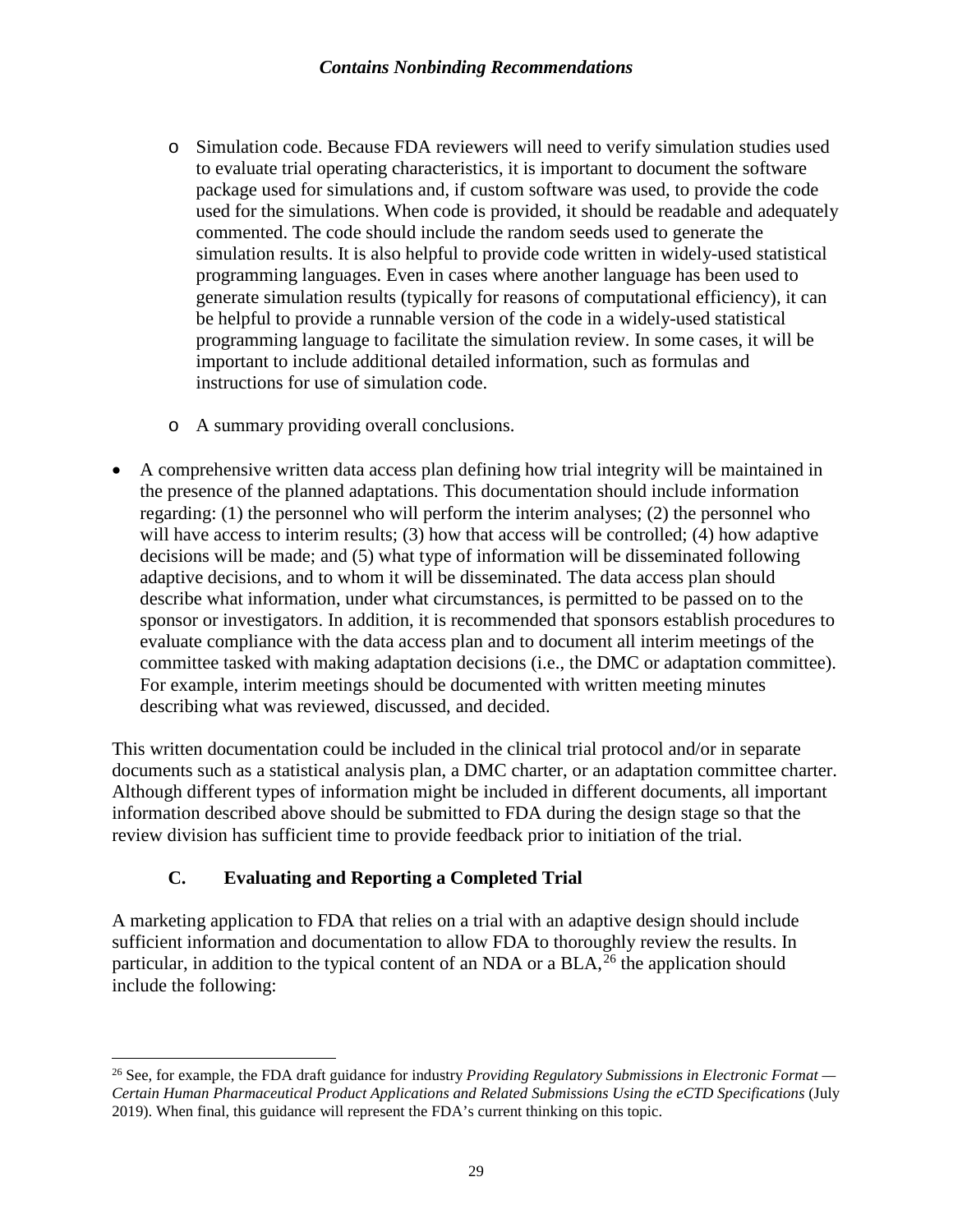- All prospective plans, any relevant committee charters (e.g., the DMC or adaptation committee charter), and any supporting documentation, as described above (e.g., literature references, programming code, and a simulation report).
- Information on compliance with the planned adaptation rule and compliance with the procedures outlined in the data access plan to maintain trial integrity.
- Records of deliberations and participants for any interim discussions by any committees involved in the adaptive process (e.g., meeting minutes from closed and open DMC or adaptation committee meetings, meeting minutes from steering or executive committee meetings).
- Results of the interim analysis or analyses used for the adaptation decisions.
- Appropriate reporting of the adaptive design and trial results in section 14 of the proposed package insert. For example, the trial summary should describe the adaptive design utilized. In addition, treatment effect estimates should adequately take the design into account, or if naive estimates such as unadjusted sample means are used, the extent of bias should be evaluated, and estimates should be presented with appropriate cautions regarding their interpretation.

More limited information (e.g., reports without the database copies and less detailed information on other aspects) may be sufficient for trial summaries provided to FDA during the course of development to support ongoing discussions within an IND.

## **IX. REFERENCES**

Bauer, P and K Kohne, 1994, Evaluation of Experiments with Adaptive Interim Analyses. Biometrics, 50(4):1029–1041.

Bauer, P and M Posch, 2004, Modification of the sample size and the schedule of interim analyses in survival trials based on data inspections, by H. Schäfer and H.-H. Müller. Stat Med, 23(8):1333–1334.

Berger, JO, RL Wolpert, 1988, MJ Bayarri, MH DeGroot, BM Hill, DA Lane, and L LeCam, The likelihood principle, Institute of Mathematical Statistics, Volume  $6:iii-v$ , vii–xii, and  $1-199$ .

Berry, S, BP Carlin, JJ Lee, and P Muller, 2010, Bayesian Adaptive Methods for Clinical Trials, CRC Press.

Bolland, K, MR Sooriyarachchi, and J Whitehead, 1998, Sample Size Review in a Head Injury Trial with Ordered Categorical Responses, Stat Med, 17(24):2835–2847.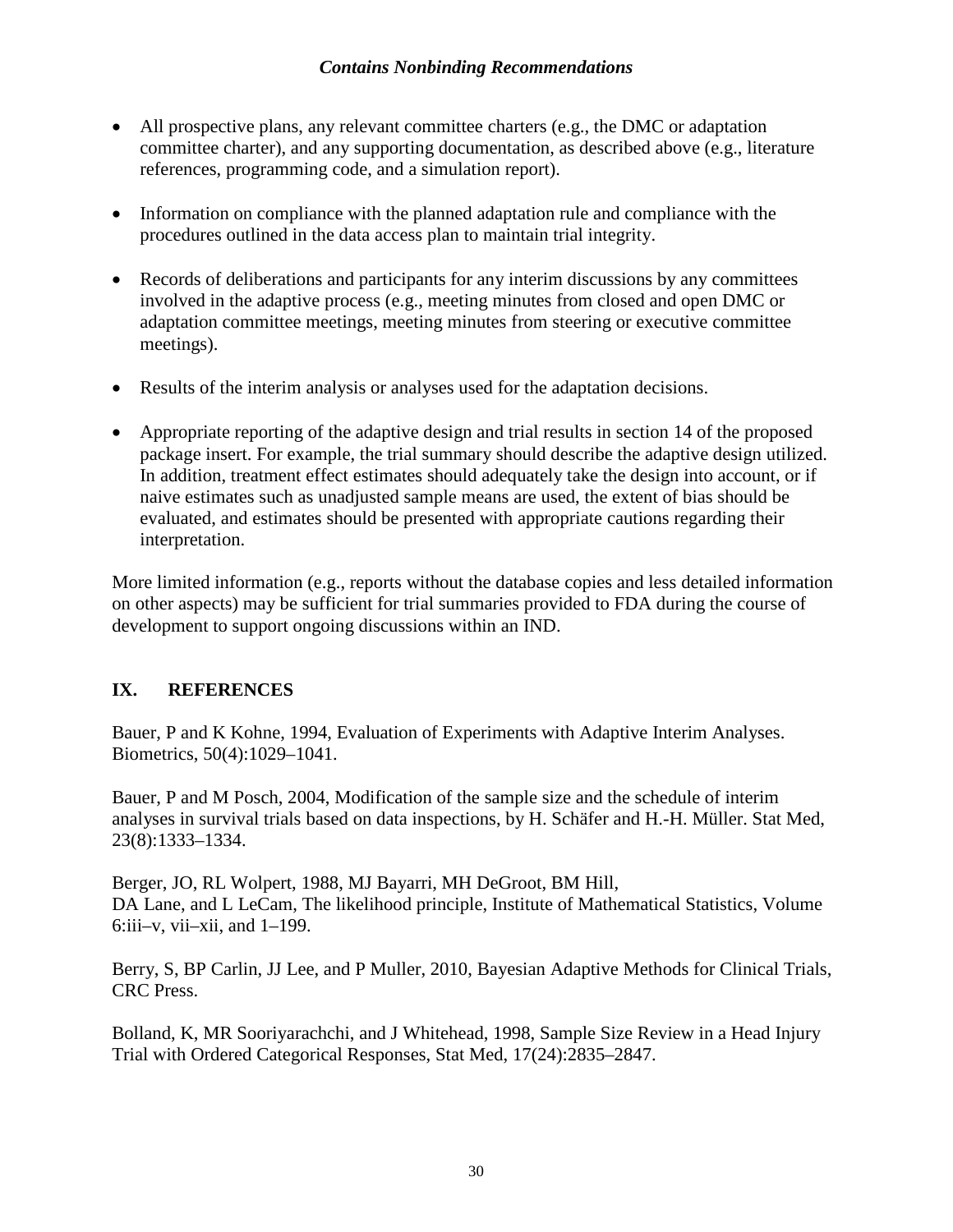Chen, YJ, R Gesser, and A Luxembourg, 2015, A Seamless Phase IIB/III Adaptive Outcome Trial: Design Rationale and Implementation Challenges, Clin Trials, 12(1):84–90.

Chow, SC and M Chang, 2011, Adaptive Design Methods in Clinical Trials, CRC Press.

Cui, L, HM Hung, and SJ Wang, 1999, Modification of Sample Size in Group Sequential Clinical Trials, Biometrics, 55(3):853–857.

PREVAIL II Writing Group; Multi-National PREVAIL II Study Team, Davey Jr, RT, L Dodd, MA Proschan, J Neaton, JN Nordwall, JS Koopmeiners, J Beigel, J Tierney, HC Lane, AS Fauci, MB Massaquoi, F Sahr, and D Malvy, 2016, A Randomized, Controlled Trial of ZMapp for Ebola Virus Infection, N Engl J Med, 375(15):1448–1456.

Denne, JS, 2001, Sample Size Recalculation Using Conditional Power, Stat Med, 20(17‐ 18):2645–2660.

Dodd, LE, MA Proschan, J Neuhaus, JS Koopmeiners, J Neaton, JD Beigel, K Barrett, HC Lane, and RT Davey, 2016, Design of a Randomized Controlled Trial for Ebola Virus Disease Medical Countermeasures: PREVAIL II, the Ebola MCM Study, J Infect Dis, 213(12):1906–1913.

FDA-NIH Biomarker Working Group, 2016. BEST (Biomarkers, EndpointS, and other Tools) resource.

Fisher, LD, 1998, Self‐designing Clinical Trials, Stat Med, 17(14):1551–1562.

Fleming, TR, K Sharples, J McCall, A Moore, A Rodgers, and R Stewart, 2008, Maintaining Confidentiality of Interim Data to Enhance Trial Integrity and Credibility, Clin Trials, 5(2):157– 167.

Friede, T, and M Kieser, 2003, Blinded sample size reassessment in non-inferiority and equivalence trials, Stat Med, 22(6):995-1007.

Glimm, E, W Maurer, and F Bretz, 2010, Hierarchical Testing of Multiple Endpoints in Group‐ sequential Trials, Stat Med, 29(2):219–228.

Gould, AL and WJ Shih, 1992, Sample Size Re-estimation Without Unblinding for Normally Distributed Outcomes with Unknown Variance, Communications in Statistics – Theory and Methods, 21(10): 2833–2853.

Hey, SP and J Kimmelman, 2015, Are Outcome-adaptive Allocation Trials Ethical? Clin Trials, 12(2):102-106.

Heyse, JF, BJ Kuter, MJ Dallas, P Heaton, and REST Study Team, 2008, Evaluating the Safety of a Rotavirus Vaccine: The REST of the story, Clin Trials, 5(2):131–139.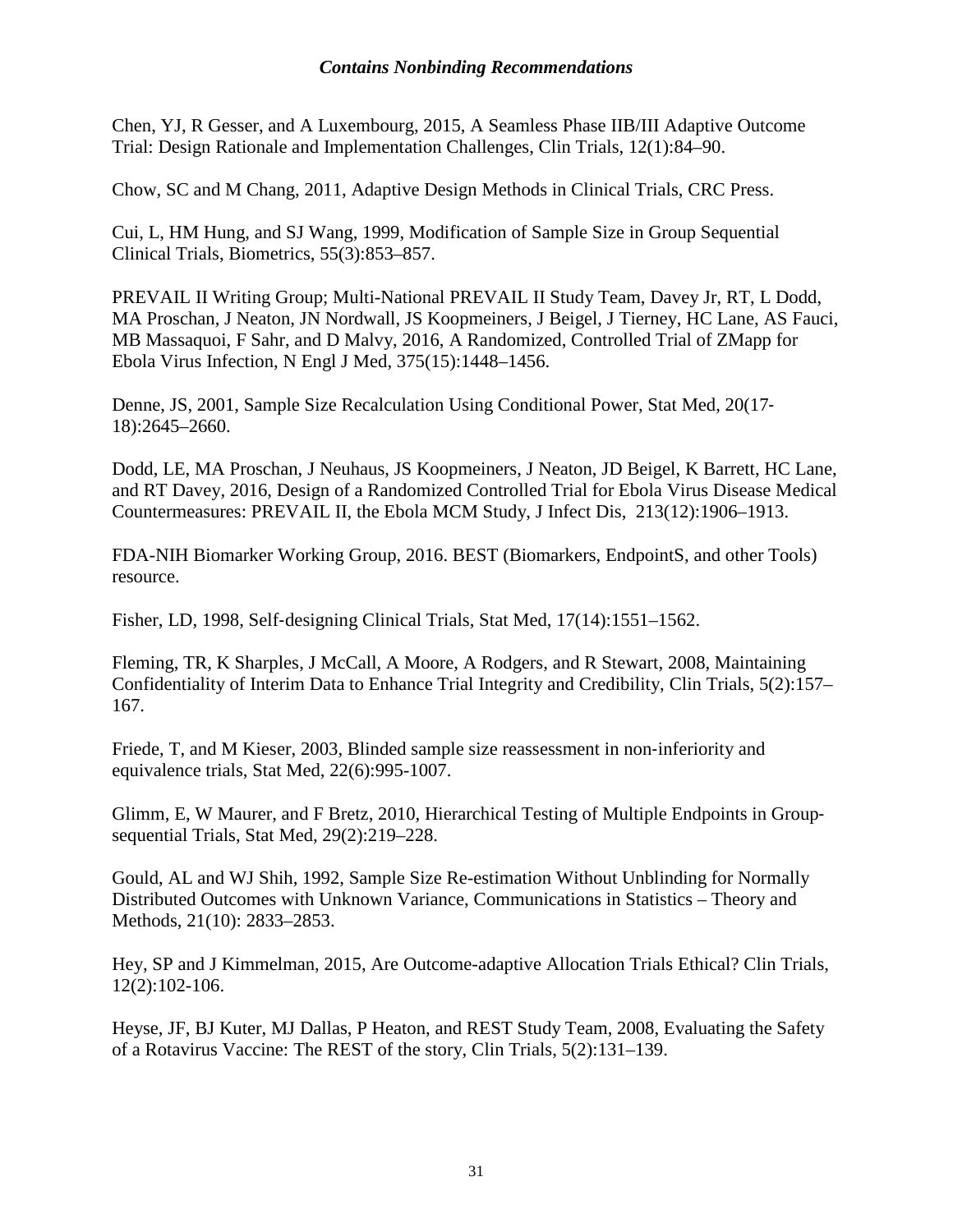Hung, HMJ, S-J Wang, and R O'Neill, 2007, Statistical Considerations for Testing Multiple Endpoints in Group Sequential or Adaptive Clinical Trials, J Biopharm Stat, 17(6):1201–1210.

Irle, S, and H Schäfer, 2012, Interim design modifications in time-to-event studies, Journal of the American Statistical Association, 107(497):341-348.

Jenkins, M, A Stone, and C Jennison, 2011, An adaptive seamless phase II/III design for oncology trials with subpopulation selection using correlated survival endpoints, Pharm stat, 10(4):347-356.

Jennison, C and BW Turnbull, 1999, Group Sequential Methods with Applications to Clinical Trials. CRC Press.

Lan, KG and DL DeMets, 1983, Discrete Sequential Boundaries for Clinical Trials, Biometrika, 70(3):659–663.

Le Tourneau, C, JJ Lee, and LL Siu, 2009, Dose Escalation Methods in Phase I Cancer Clinical Trials, Journal of the National Cancer Institute, 101(10):708–720.

Magirr, D, T Jaki, F Koenig, and M Posch, 2016, Sample size reassessment and hypothesis testing in adaptive survival trials, PloS One, 11(2):e0146465.

McMurray, JJ, M Packer, AS Desai, J Gong, MP Lefkowitz, AR Rizkala, JL Rouleau, VC Shi, SD Solomon, K Swedberg, MR Zile, and PARADIGM-HF Investigators and Committees., 2014, Angiotensin–Neprilysin Inhibition Versus Enalapril in Heart Failure, 2014, N Engl J Med, 371(11):993–1004.

Müller, HH and H Schäfer, 2001, Adaptive Group Sequential Designs for Clinical Trials: Combining the Advantages of Adaptive and of Classical Group Sequential Approaches, Biometrics, 57(3):886–891.

O'Brien, PC and TR Fleming. A Multiple Testing Procedure for Clinical Trials, 1979, Biometrics, 35(3):549–556.

Pocock, SJ, 1977, Group Sequential Methods in the Design and Analysis of Clinical Trials, Biometrika, 64(2):191–199.

Pocock, SJ and R Simon, 1975, Sequential Treatment Assignment with Balancing for Prognostic Factors in the Controlled Clinical Trial, Biometrics, 31(1):103–115.

Proschan, MA and SA Hunsberger, 1995, Designed Extension of Studies based on Conditional Power, Biometrics, 51(4):1315–1324.

Sydes, MR, MK Parmar, MD Mason, NW Clarke, C Amos, J Anderson, J de Bono, DP Dearnaley, J Dwyer, C Green, Jovic, AW Ritchie, JM Russell, K Sanders, G Thalmann, ND James, 2012, Flexible Trial Design in Practice-stopping Arms for Lack-of-benefit and Adding